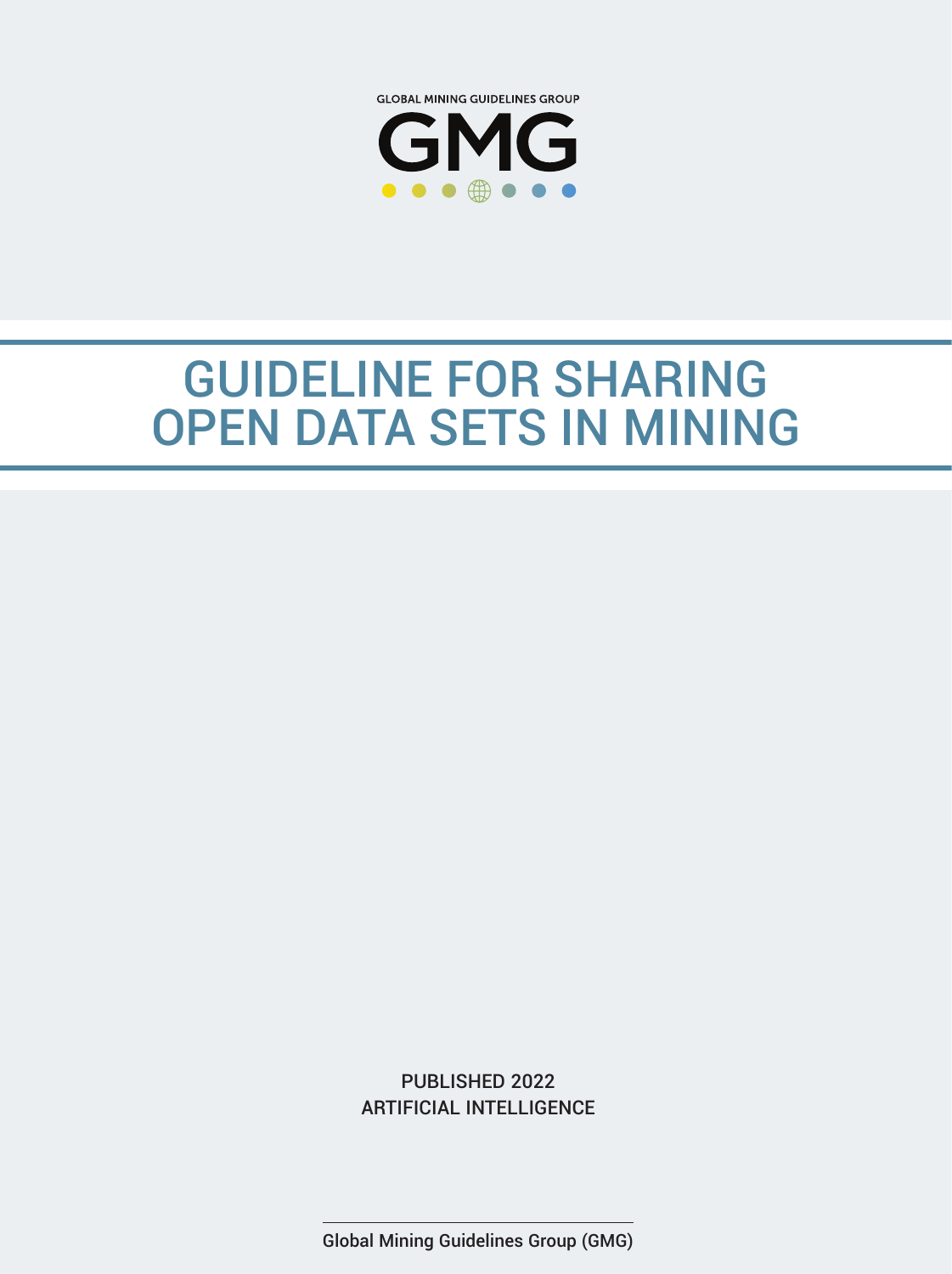# **ABOUT GMG**

The Global Mining Guidelines Group (GMG) is a network of representatives from mining companies, original equipment manufacturers (OEMs), original technology manufacturers (OTMs), research organizations and academics, consultants, regulators, and industry associations around the world who collaborate to tackle challenges facing our industry. GMG aims to accelerate the improvement of mining performance, safety, and sustainability by enabling the mining industry to collaborate and share expertise and lessons learned that result in the creation of guidelines, such as this one, that address common industry challenges.

Interested in participating or have feedback to share? GMG is an open platform, and everyone with interest and expertise in the subject matter covered can parti[cipate. Participants from](mailto:info@gmggroup.org) GMG member companies have the opportunity to assume leadership roles. Please contact GMG at info@gmggroup.org for more information about participating or to provide feedback on this guideline.

GMG was formed out of the Surface Mining Association for Research and Technology (SMART) group as part of the Canadian Institute of Mining, Metallurgy and Petroleum (CIM) and with the support of other Global Mineral Professionals Alliance (GMPA) members.

GMG is an independent, industry-led organization.

## **ABOUT GMG GUIDELINES**

GMG guidelines are peer-reviewed documents that describe good practices, advise on the implementation and adoption of new technologies, and/or develop industry alignment. They are the product of industry-wide collaboration based on experience and lessons learned. The guidance aims to help readers identify key considerations, good practices, and questions to ask on the topic covered and enable operational improvements for safe, sustainable, and productive mines.

Once the guideline is reviewed and accepted by the project group steering committee, working group members peer review and GMG members within the working group vote to approve draft documents prior to their approval by the GMG Executive Council.

GMG guidelines are intended to provide general guidance only, recognizing that every situation will be different. Use of these guidelines is entirely voluntary and how they are applied is the responsibility of the user. These guidelines do not replace or alter standards or any other national, state, or local governmental statutes, laws, regulations, ordinances, or appropriate technical expertise and other requirements. While the guidelines are developed and reviewed by participants across the mining industry, they do not necessarily represent the views of all of the participating organizations and their accuracy and completeness are not guaranteed. See the disclaimer on p. iv for further detail.

# **RELATED GMG DOCUMENTS**

While guidelines are the primary output of GMG Working Groups, GMG also produces documents that supplement guidelines. These include:

- White papers: Educational documents that provide broad knowledge and identify further reading on a topic that is new to or not well-understood in the industry. These documents are reviewed throughout development and editing but do not undergo the working group review and voting process as guidelines do. These projects can lead to guideline development.
- Reports: Outcomes of outreach, industry research, and events can be presented in reports and can inform the priorities for developing industry guidance.
- Landscapes: Reviews of ongoing related work by other organizations on a key topic. These aim to provide the industry with an idea of what exists and prevent duplication of effort.
- Case studies/other examples and tools: These documents aim to share knowledge and provide examples for the benefit of the broader industry and supplement GMG guidelines.

#### **RELATIONSHIP TO STANDARDS**

GMG guidelines are not standards and should not be treated as such. The guidelines can be used to assist the mining community with practices to improve their operations and/or implement new technologies. They aim to supplement, not replace, existing standards, regulations, and company policies. Guidelines can also be a first step in identifying common and successful practices and feed into standardization efforts. GMG does not develop standards but does participate in standardization efforts through partnerships.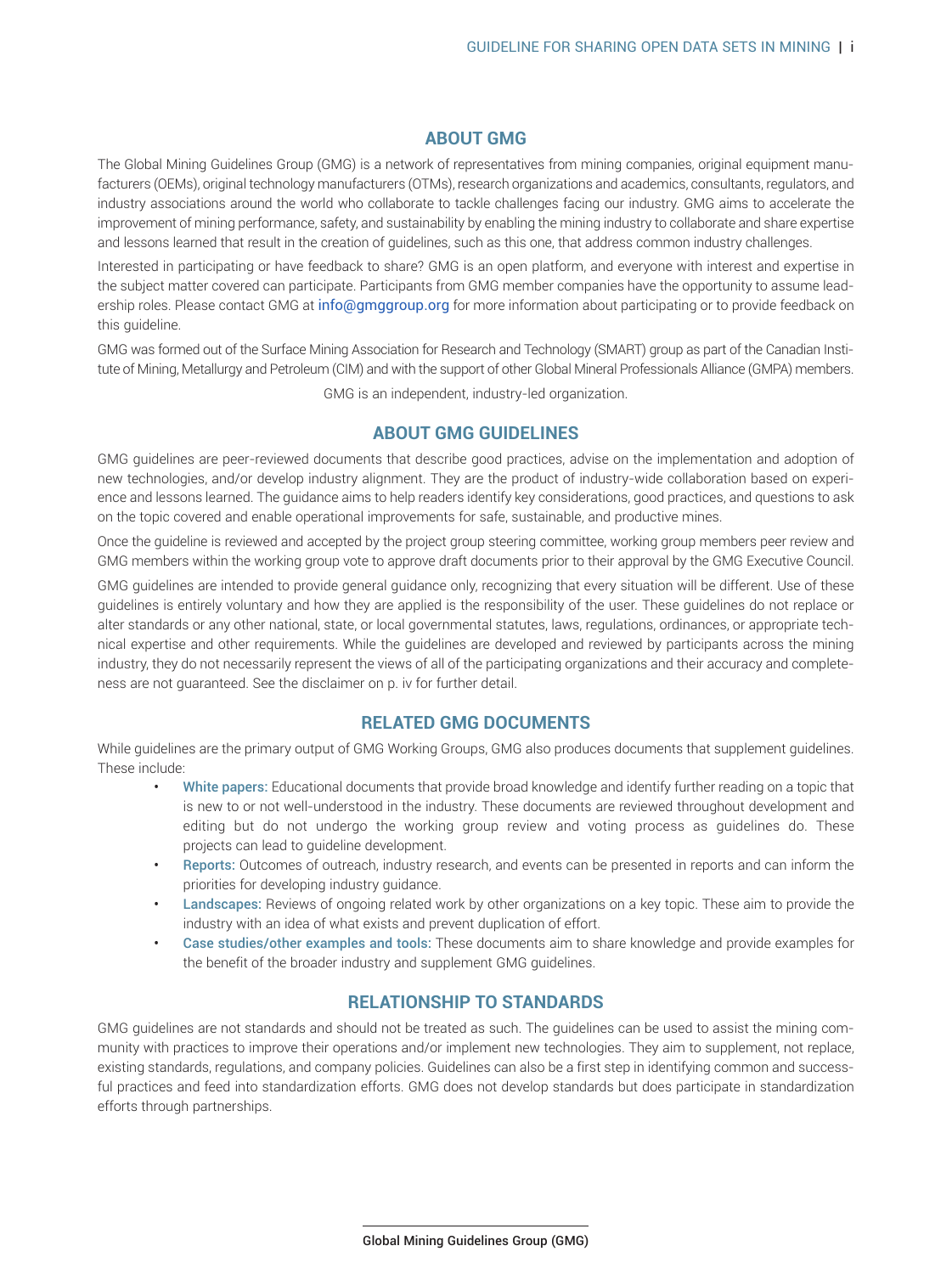#### **CREDITS**

The following organizations and individuals were involved in the preparation of these guidelines at various stages including content definition, content generation, and review. Please note that the guidelines do not necessarily represent the views of the organizations listed below.

## Project Group

Open Data Sets for Artificial Intelligence in Mining

#### Working Group

Artificial Intelligence

#### Project Leaders

Louis-Pierre Campeau, Newtrax Rob Johnston, CITIC Pacific Mining Michelle Levesque, CanmetMINING

### **PARTICIPATING ORGANIZATIONS INVOLVED IN THE PREPARATION OF THESE GUIDELINES**

2BL, ABB, Accenture, Advisian, Afflatus, Agnico Eagle, Airth Solutions, Alex Atkins & Associates, Amazon Web Services, AngloGold Ashanti, Arundo Analytics, Atlas Iron, Ausdrill, Baatar Consulting, Balkan Gold, Barminco, BASF, BBA, Bixbyte, CITIC Pacific Mining, Clean Air Engineering, CMOC International, CNID, Colorado School of Mines, Connectmine, COREM, Curtin University, Dassault Systèmes, Decipher, Deloitte, Dendra Systems, Deswik, DetNet South Africa, DINGO, Edith Cowan University (ECU), EIPTET, Enaex, Endress + Hauser Group, Envirosuite, Epiroc, ERAMET – SLN, Exxaro Resources, First Majestic Silver Corp, Flow Partners, Geological Survey of South Australia, Glencore, Golder Associates, Groupe MISA, Hatch, Helios Consulting, Hexagon Mining, IBM, ICG, Ideon Technologies, Indstry4, IntelliSense.io, IO Solutions, Ivado, Kal Tire, KAZ Minerals Bozshakol, KJK, Koan Analytics, Komatsu, Life Cycle Geo, Lulea University of Technology, Maptek, Maxgeo, Mayhew Performance, Meglab, Metcom Technologies, METS Ignited, MGEOMET Services, Micromine, Minera Yanacocha, MineRP, Minerva Intelligence, MineSense Tech, MineWare, Mobilaris, Mpsa, MST Global, National Research Council Canada – IRAP, Natural Resources Canada, Nevada Gold Mines, Newmont, Newtrax, NIOSH, Nokia, Norilsk Nickel, Northern Star Resources Limited, Oceanagold, Off World, Optika Solutions, Oracle, Orica, OZ Minerals, Pacific GeoTech Systems, PETRA Data Science, Pivot Industries Limited, Precision Mining Solutions, Queen's University, RAK Developments, Read Eagle, ReRisk, Resolution Systems, Rio Tinto, Rithmik Solutions, Rockwell Automation, Roy Hill, Rudplan DOOEL, RWTH Aachen University, Sandvik, Schneider Electric, Seequent, Semafo, SMART Systems Group, Solvay, Spectris Advance Mining, SPIE Plexal, Spring Tech, SRA Information, SRK Consulting, Swann, Symbiotic Innovations, Tanuki Service, Teck, Tellus Mining, The Doe Run Company, UAE Tetouan Maroc, UFRJ, Underground Mining Solutions, Universite Laval, University of Alberta, University of Queensland, University of Western Australia, VDMA, VMWare, Wabtec Digital Mine, Wenco, Wipro Consulting, Worley, and X-Analytics.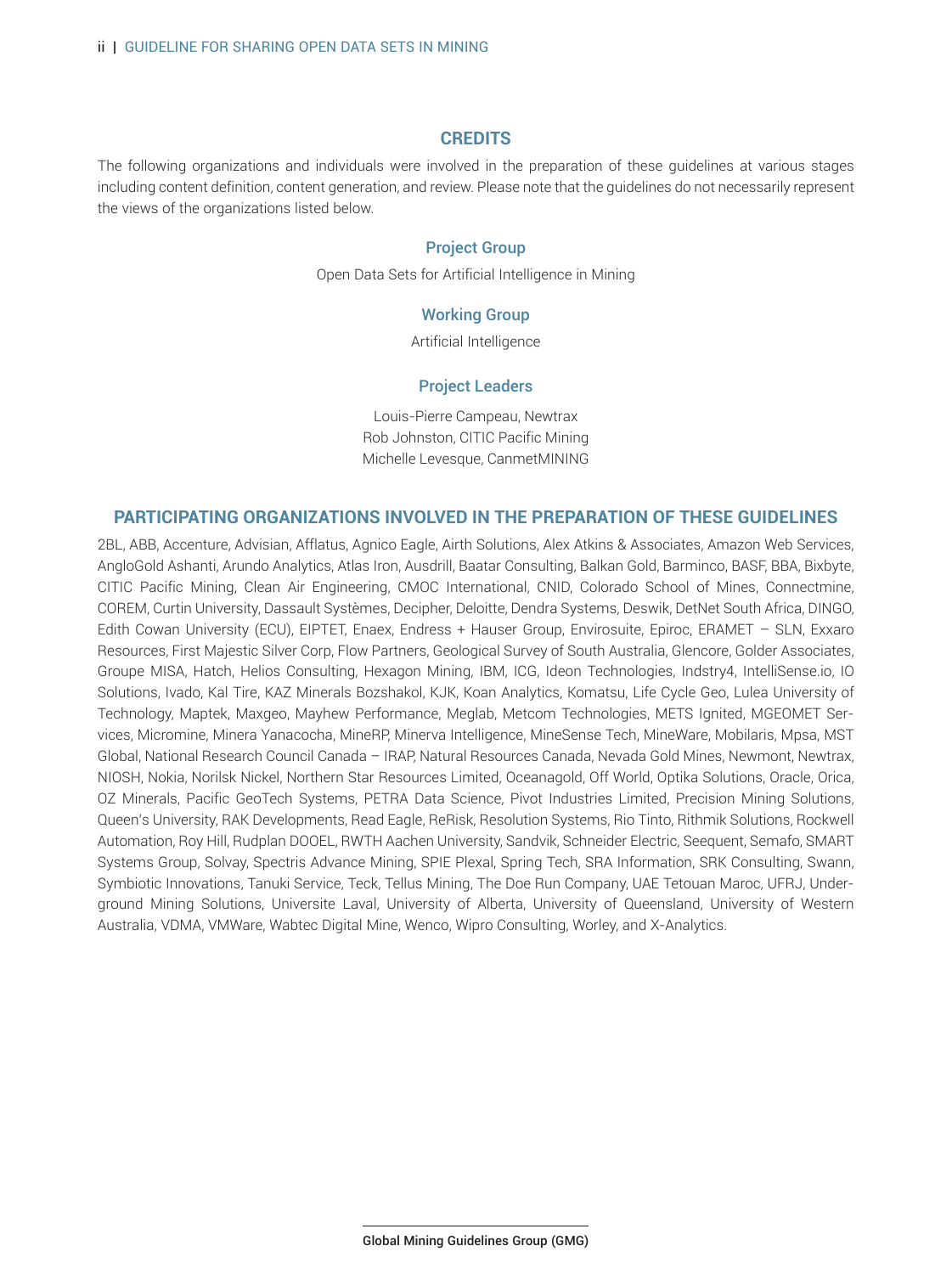# **PUBLICATION INFORMATION**

Guideline Number: GMG13-AI-2022 Published: 2022-04-21 Revision Cycle: 2 years

# **DOCUMENT USAGE NOTICE**

© Global Mining Guidelines Group. Some rights reserved.

GMG is an open platform. This document can be used, copied, and shared, aside from the exceptions listed below. Exceptions to the above:

- Third-party materials: If you wish to reuse material from this work that is attributed to a third party, such as tables, quotations, figures, or images, it is your responsibility to determine whether permission is needed for that reuse and to obtain permission from the copyright holder. The risk of claims resulting from infringement of any third-party-owned content in the work is the responsibility of the user.
- GMG branding and logo: The use of the GMG logo and associated branding without permission is not permitted. To request permission, please contact GMG (see the contact information below).
- Translation: If you translate the work, include the following disclaimer: "This translation was not produced by GMG. GMG is not responsible for the content or accuracy of this translation."
- Derivatives: Adaptations, modifications, expansions, or other derivatives of this guideline without permission are not permitted. To request permission, please contact GMG (see the contact information below).
- Sales: While you can use this guideline to provide guidance in commercial settings, selling this guideline is not permitted.

Should you use, copy, or share this document, you must clearly identify that the content comes from GMG by citing it. The citation must include all the information in the recommended citation below.

Recommended citation: Guideline for Sharing Open Data Sets in Mining (GMG13-AI-2022). Global Mining Guidelines Group (2022).

# **CONTACT INFORMATION**

Global Mining Guidelines Group info@gmggroup.org gmggroup.org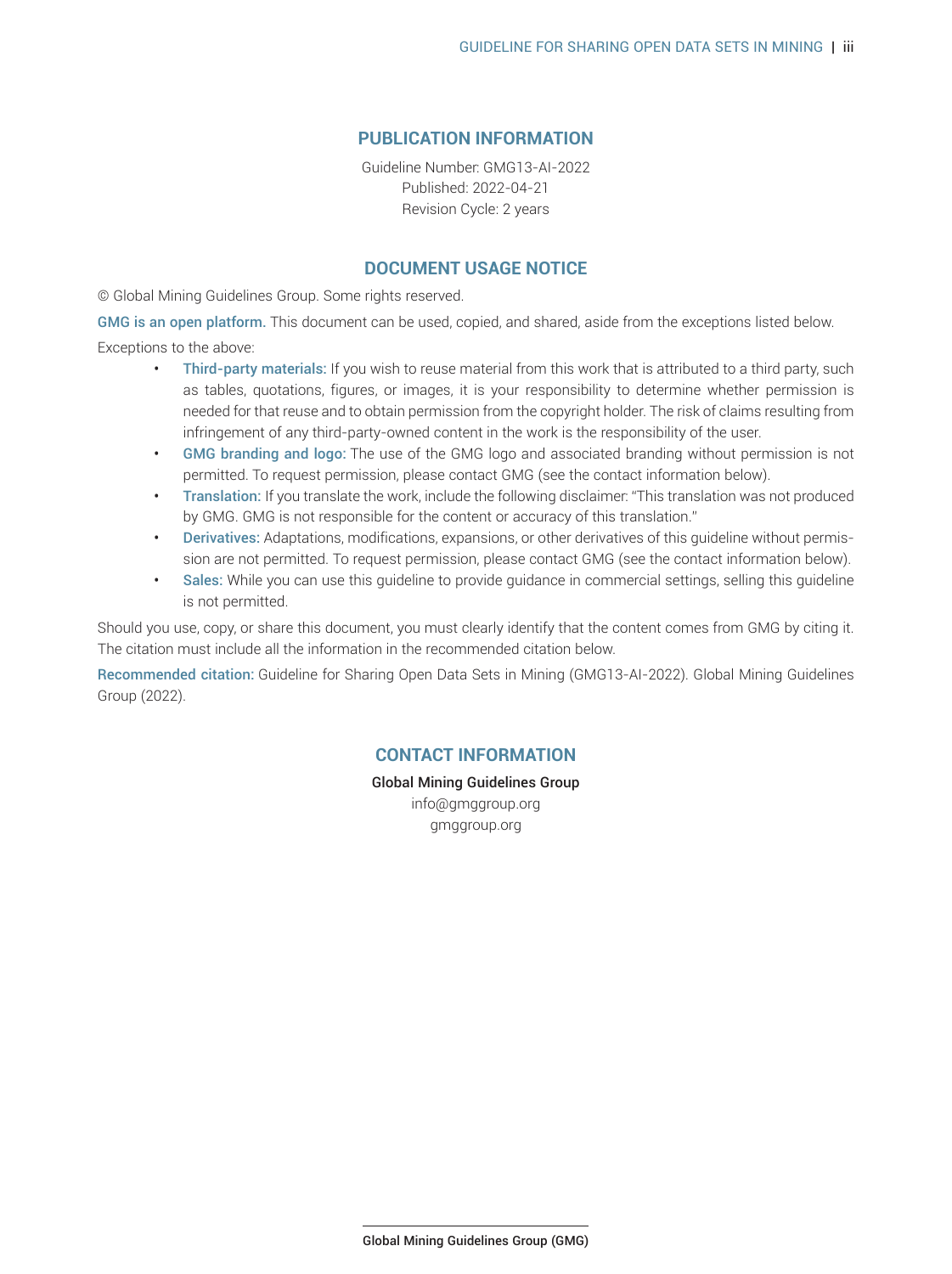# **DISCLAIMER**

This publication contains general guidance only and does not replace or alter requirements of any national, state, or local governmental statutes, laws, regulations, ordinances, or appropriate technical expertise and other requirements. Although reasonable precautions have been taken to verify the information contained in this publication as of the date of publication, it is being distributed without warranty of any kind, either express or implied. This document has been prepared with the input of various Global Mining Guidelines Group (GMG) members and other participants from the industry, but the guidelines do not necessarily represent the views of GMG and the organizations involved in the preparation of these guidelines. Use of GMG guidelines is entirely voluntary. The responsibility for the interpretation and use of this publication lies with the user (who should not assume that it is error-free or that it will be suitable for the user's purpose). GMG and the organizations involved in the preparation of these guidelines assume no responsibility whatsoever for errors or omissions in this publication or in other source materials that are referenced by this publication, and expressly disclaim the same. GMG expressly disclaims any responsibility related to determination or implementation of any management practice. In no event shall GMG (including its members, partners, staff, contributors, reviewers, or editors to this publication) be liable for damages or losses of any kind, however arising, from the use of or reliance on this document, or implementation of any plan, policy, guidance, or decision, or the like, based on this general guidance. GMG (including its members, partners, staff, contributors, reviewers, or editors to this publication) also disclaims any liability of any nature whatsoever, whether under equity, common law, tort, contract, estoppel, negligence, strict liability, or any other theory, for any direct, incidental, special, punitive, consequential, or indirect damages arising from or related to the use of or reliance on this document. GMG (including its members, partners, staff, contributors, reviewers, or editors to this publication) is not responsible for, and make no representation(s) about, the content or reliability of linked websites, and linking should not be taken as endorsement of any kind. We have no control over the availability of linked pages and accept no responsibility for them. The mention of specific entities, individuals, source materials, trade names, or commercial processes in this publication does not constitute endorsement by GMG (including its members, partners, staff, contributors, reviewers, or editors to this publication). In addition, the designations employed and the presentation of the material in this publication do not imply the expression of any opinion whatsoever on the part of GMG (including its members, partners, staff, contributors, reviewers, or editors to this publication) on the legal status of any country, territory, city, or area or of its authorities, or concerning delimitation of any frontiers or boundaries. This disclaimer should be construed in accordance with the laws of Canada.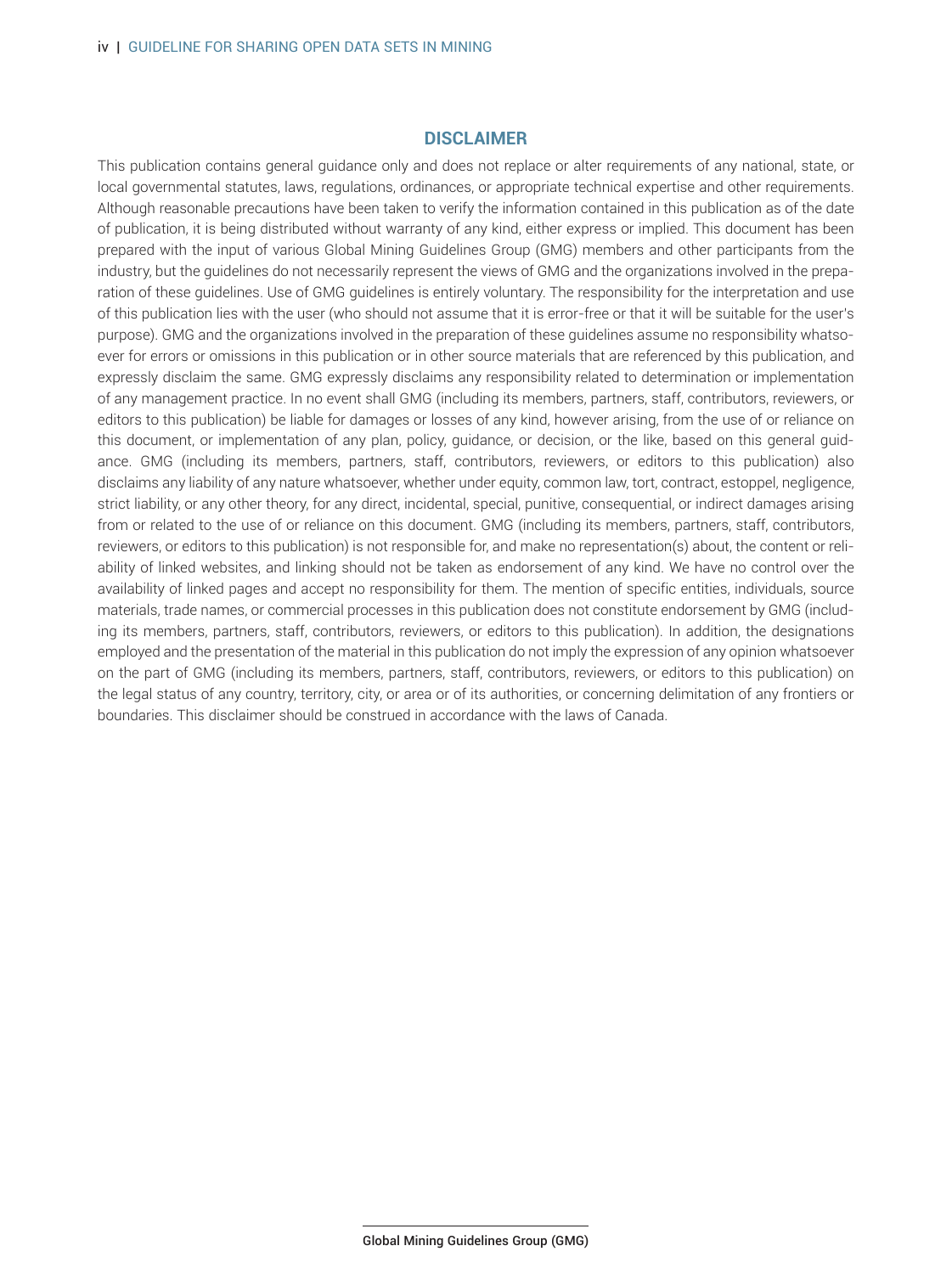# **EXECUTIVE SUMMARY**

<span id="page-5-0"></span>As technology advances, data can provide opportunities to solve problems in various areas including accelerated research, increased transparency, and identification of novel solutions to problems. Unfortunately, the appropriate data are not always readily available.

Open data is defined as digital information that is made available with as few technical or legal restrictions as possible so that it can be freely shared, used, interpreted, and built upon anywhere by anyone. This definition is paraphrased from the Open Data Handbook (Open Knowledge Foundation, 2020) and Government of Canada's "Open Data 101", (2020). In the context of this guideline, open data refers to machine-readable digital data.

The purpose of this guideline is to provide mining industry stakeholders with best practices for data sharing that are based on existing initiatives so that they can benefit from the opportunities that open data can offer. This guideline is directed towards readers who intend to share data with others, those who are involved in the approvals process, and users who want to use open data shared by the mining industry.

## Management Considerations

A data license is typically used before sharing and publishing data to outline the data providers' intended use while giving them protection. It also provides clarity to the data consumer, preventing them from potentially infringing the rights of the owners. Different types of licenses are available for different purposes. License types can typically be divided into open (without technical or legal restrictions), non-commercial, partially open or restricted usage, and closed. Existing frameworks such as Creative Commons and the Montreal Data License can be used to cover general requirements.

Sharing data provides benefits, which include supporting innovation and research and allowing the public access to information to help improve decision-making in operations. Before implementation, addressing the challenges of cost, legal issues, storage, privacy, and common language associated with collection, administration, internal communication, and maintenance of open data is crucial to minimize the challenges and maximize the benefits of sharing the data.

# Implementation Considerations

Identifying what data should and should not be shared is very important before implementation. The data set should be well-documented, reliable, usable, accurate, relevant, and in an accessible format. If a data set is commercially sensitive, contains personally identifiable information (PII) or sensitive data, or poses a security risk, sharing the data sets should be avoided unless these risks can be mitigated. A risk assessment should be completed based on the organization's policies and risk tolerances.

When making a data set open, it should be submitted in a machine-readable format that is open and logical. If possible, any community consensus on format or formats of existing data should be prioritized. It is also important to identify the appropriate anonymization requirements and techniques.

It is recommended that a formal approval process is adopted when releasing data. The documentation provided for approval to release data typically includes information that provides an overview of the original data and its structure, a description of anonymization procedures, an overview of the resulting data, and attestation or "sign-off" from key stakeholders that the data set is acceptable to share. Selecting the appropriate hosting and listing platform is the final step before making the data set open.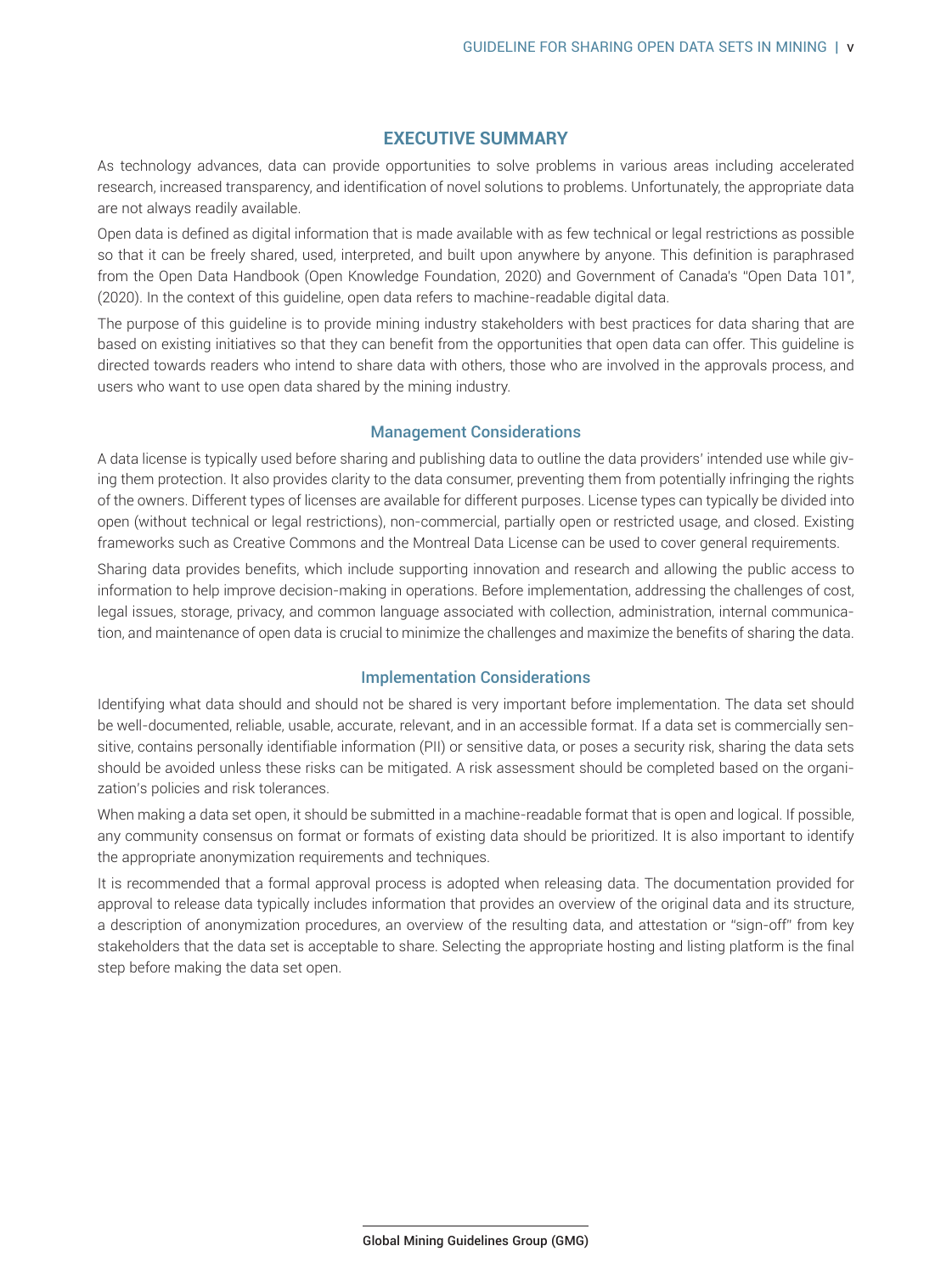# **TABLE OF CONTENTS**

|                | <b>EXECUTIVE SUMMARY</b><br>v              |                                                  |                                                        |                |  |  |  |
|----------------|--------------------------------------------|--------------------------------------------------|--------------------------------------------------------|----------------|--|--|--|
| 1.             | <b>INTRODUCTION</b><br>1                   |                                                  |                                                        |                |  |  |  |
| 2 <sup>2</sup> |                                            | <b>MANAGEMENT CONSIDERATIONS</b><br>1.           |                                                        |                |  |  |  |
|                | 2.1                                        | <b>Custodians of Open Data</b>                   |                                                        |                |  |  |  |
|                | 2.2                                        | <b>License Types</b>                             |                                                        |                |  |  |  |
|                | 2.3                                        | <b>Benefits of Sharing Data</b><br>3             |                                                        |                |  |  |  |
|                |                                            | 2.3.1                                            | Research, Innovation, and Testing                      | 4              |  |  |  |
|                |                                            | 2.3.2                                            | Industry Benchmarking and Comparison                   | 4              |  |  |  |
|                |                                            | 2.3.3                                            | <b>Broader Collective Benefits</b>                     | 4              |  |  |  |
|                |                                            | 2.3.4                                            | General Benefits of Data Sets                          | 4              |  |  |  |
|                | 2.4<br><b>Challenges, Risks, and Costs</b> |                                                  |                                                        |                |  |  |  |
|                |                                            | 2.4.1                                            | <b>Effort and Cost</b>                                 | 5              |  |  |  |
|                |                                            | 2.4.2                                            | Legal Issues                                           | 5              |  |  |  |
|                |                                            | 2.4.3                                            | Storage                                                | 5              |  |  |  |
|                |                                            | 2.4.4                                            | Privacy                                                | 5              |  |  |  |
|                |                                            | 2.4.5                                            | Variation                                              | 6              |  |  |  |
| 3.             |                                            | <b>IMPLEMENTATION CONSIDERATIONS</b><br>6        |                                                        |                |  |  |  |
|                | 3.1                                        | <b>Identifying Data to be Shared</b><br>6        |                                                        |                |  |  |  |
|                | 3.2                                        | <b>Process for Extracting and Preparing Data</b> |                                                        |                |  |  |  |
|                |                                            | 3.2.1                                            | <b>Standard Formats</b>                                | $\overline{7}$ |  |  |  |
|                |                                            | 3.2.2                                            | Anonymization                                          | $\overline{7}$ |  |  |  |
|                | 3.3                                        | <b>Risk Assessment</b>                           |                                                        |                |  |  |  |
|                |                                            | 3.3.1                                            | <b>DRAT Process</b>                                    | 9              |  |  |  |
|                |                                            | 3.3.2                                            | General Considerations Mapped to the ISO 31000 Process | 10             |  |  |  |
|                | 3.4                                        |                                                  | <b>Generic Process for Approval to Release Data</b>    | 11             |  |  |  |
|                | 3.5                                        |                                                  | <b>Process for Making Data Sets Open</b>               | 11             |  |  |  |
|                |                                            | 3.5.1                                            | <b>Curation and Hosting Considerations</b>             | 12             |  |  |  |
| 4.             | <b>FUTURE WORK</b><br>12                   |                                                  |                                                        |                |  |  |  |
| 5.             |                                            | <b>REFERENCES</b><br>13                          |                                                        |                |  |  |  |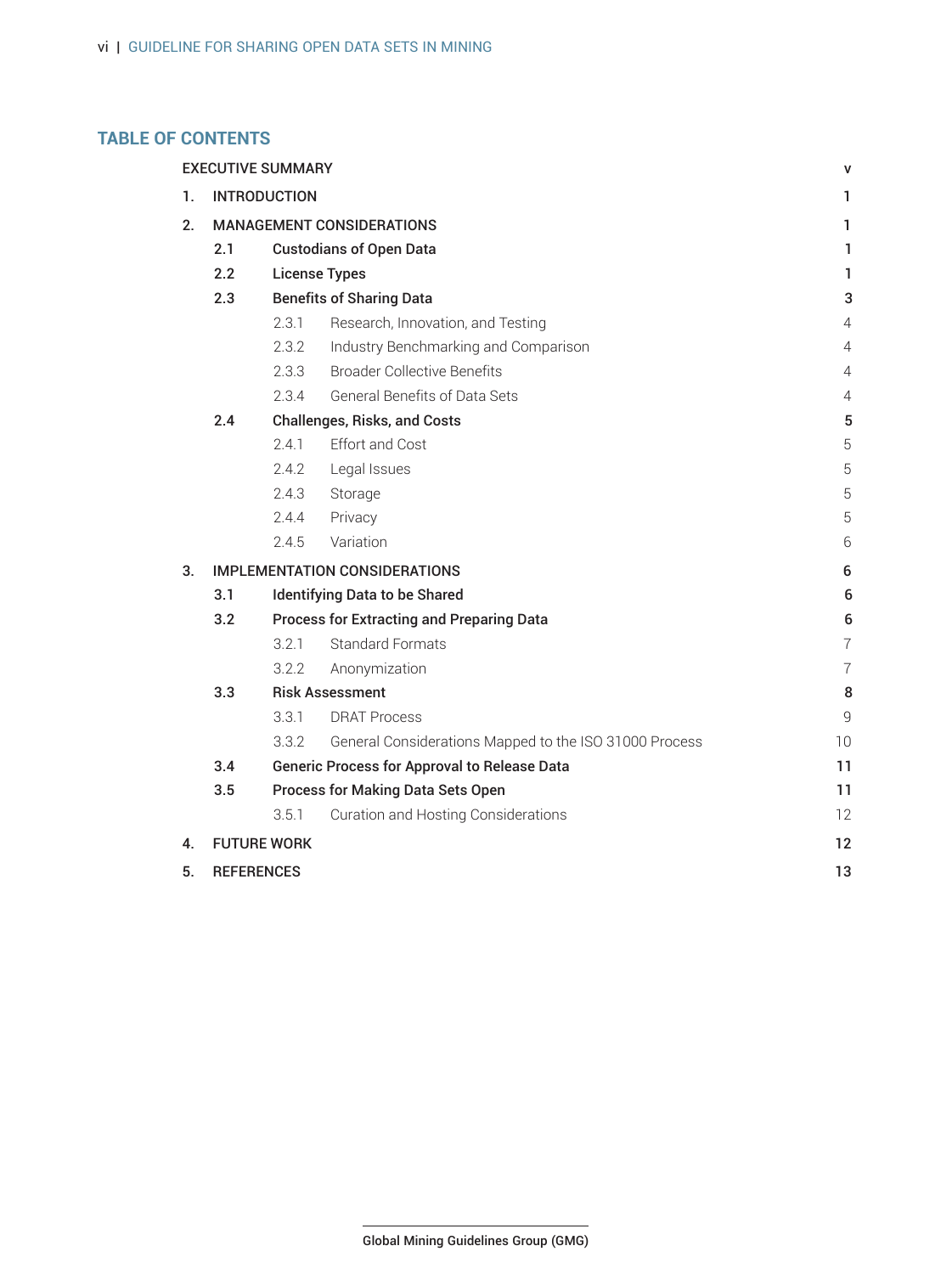# <span id="page-7-0"></span>**1. INTRODUCTION**

In the transition to a data-driven world, data can provide opportunities to solve problems in various areas, for example, accelerated research, increased transparency, and identification of novel solutions to problems. However, these data are not always available.

Open data is defined as digital information that is made available with as few technical or legal restrictions as possible so that i[t can be freely shared,](https://opendatahandbook.org/guide/en/what-is-open-data/) used, interpreted, and built upon anywhere by anyone. This definitio[n is paraphrased](https://open.canada.ca/en/open-data-principles ) from the Open Data Handbook, (Open Knowledge Foundation, 2020) and the Government of Canada's "Open Data 101", (2020). In the context of this guideline, open data refers to machine-readable digital data.

The purpose of this guideline is to provide mining industry stakeholders with best practices for data sharing that are based on existing initiatives so that they can benefit from the opportunities that open data can offer. The document is designed to support:

- Anyone in a mining organization who intends to share data with others
- Anyone in the mining industry who approves sharing data between entities
- Anyone who wants to use open data shared by the mining industry

This guideline is divided into the following two sections:

- Management considerations that explain the value of open data sets and provide the context required to understand the process and help the guideline user decide whether sharing open data sets is appropriate for their situation (Section 2)
- Implementation considerations that explain processes for sharing open data sets once the guideline user has decided to proceed (Section 3)

#### **Re[lated Publication](https://gmggroup.org/wp-content/uploads/2019/10/GMG_Foundations-of-AI-A-Framework-for-AI-in-Mining-2019-10-07_v01_r01.pdf)**

• [Foundatio](https://gmggroup.org/wp-content/uploads/2019/10/GMG_Foundations-of-AI-A-Framework-for-AI-in-Mining-2019-10-07_v01_r01.pdf)ns of AI: A Framework for AI in Mining (GMG, 2019): This white paper is a primer on AI in mining and presents general information that relates to data.

Guidance on open data curation and management are outside of the scope of this guideline. Detailed guidance on ownership of open data and interoperability, while noted, are also out of the scope of this guideline.

# **2. MANAGEMENT CONSIDERATIONS**

This section describes the potential custodians, provides guidance on license types, describes some of the benefits of sharing data, and explores the overall risks and costs associated with open data. The considerations offered in this section are intended to provide the context required to understand the process and help the guideline user decide if open data sets are appropriate for their situation.

## 2.1 Custodians of Open Data

Custodians of mining-related open data can be:

- Mining companies (including exploration and production)
- Mining equipment, technology, and services organizations
- Government agencies
- Non-governmental organizations
- Academic and research institutions

These data sets can vary by date, structure, accuracy, and data sources. However, if combining data sets from various sources, there can be an impact on interoperability.

#### 2.2 License Types

When publishing a data set, it is important to supply a data license with it in order to outline the terms of use for the data. The license has two main purposes:

It outlines the data provider's intended use of the data and provides them with some protection.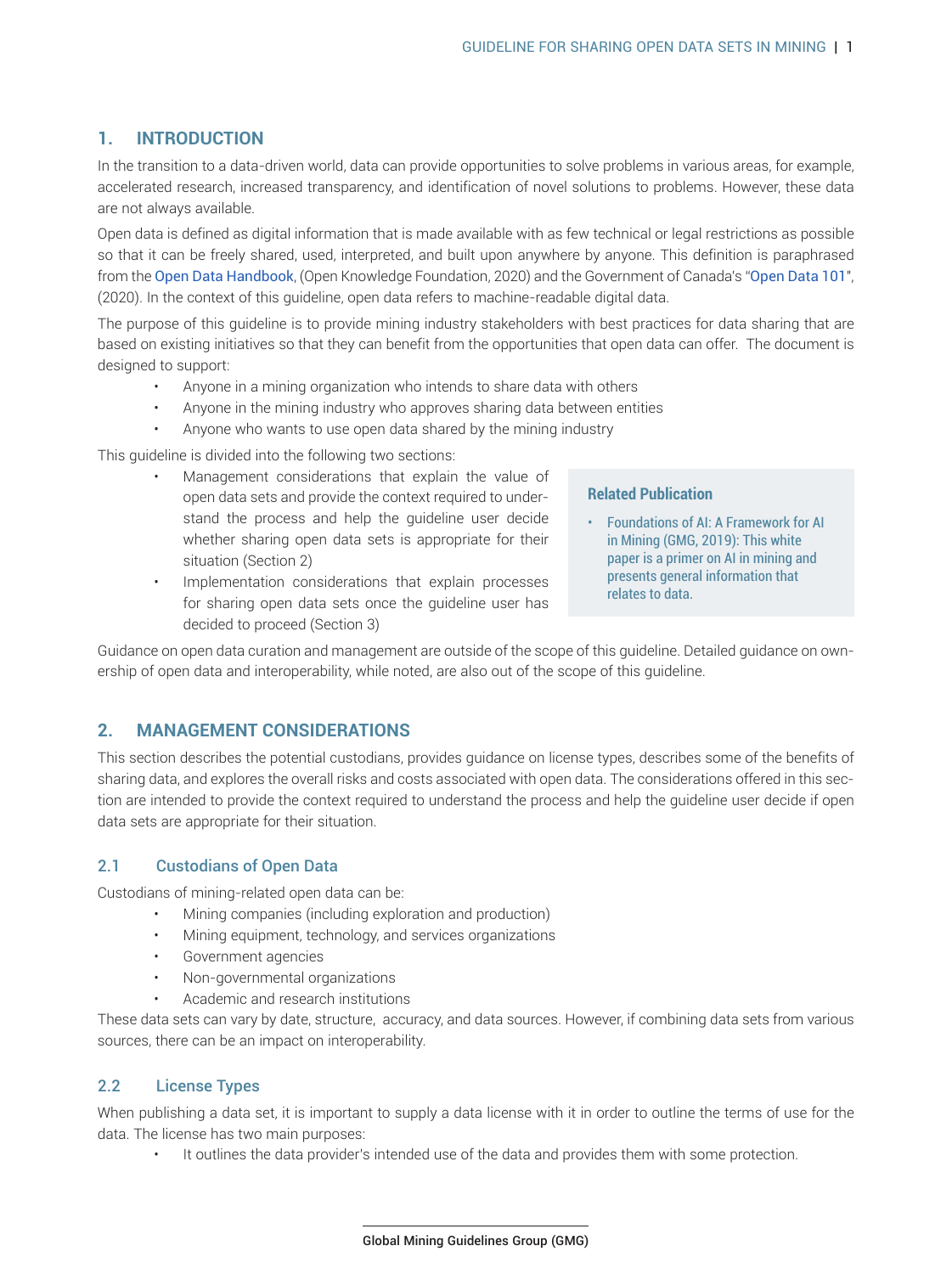• It gives clarity to the data consumer regarding how they can use the data without infringing on the rights of the owner.

In general, data licenses can apply to a few distinct categories:

- **Open:** A data set may be released with very few restrictions on its intended use. There can be some minimal requirements such as attribution, but any consumer is free to use the data by whatever means they see fit.
- Non-Commercial: Data sets may be published openly but have significant restrictions in place. For example, the data set may be available for academic use but cannot be used commercially.
- **Partially open or restricted usage:** Data may be made available to a small group of entities, and each entity must agree to a custom agreement. For example, a group of data producers may agree to open data between each other on a like-for-like basis (i.e., each must contribute an equal amount of data to the common group).
- Closed: Closed data sets are those that may be shared between two parties for a very narrow purpose. They are typically governed by non-disclosure agreements (NDAs).

Considerations when choosing a data license include the ownership of the data. The data owner could be the mining company, OEM, or a third-party company developing or creating a commercialization opportunity. For example, the licensing requirements may differ especially when it comes to commercialization if it is owned by an original equipment manufacturer (OEM) or a third party.

Some frameworks exist that can help with licensing. A general licen[sing framework, such as Creative Commons, aims](https://creativecommons.org/licenses/by-nc-sa/4.0/) [to provide licenses that cove](https://creativecommons.org/licenses/by-nc-sa/4.0/)r general requirements. For example, the Creative Commons Attribution-NonCommercial-ShareAlike (CC BY-NC-SA) license allows the user to adapt the works in any non-commercial way as long as they give attribution (Creative Commons, 2020).

While standard frameworks like those from the Creative Commons are meant to cover general use cases, more spe[cific frameworks can pr](https://arxiv.org/abs/1903.12262)ovide further guidance for AI and machine learning use cases. One such example is the Montreal Data License (described in Benjamin et al., 2019), which provides guidance about the release of data, clarity for individuals and companies that make data available to third parties, and a framework for data licensing.

Benjamin et al. (2019) envision the use of data in AI and machine learning as an incremental process that spans the value chain from extraction to output; this data may be used in different ways and for different purposes. They have developed standard definitions around the data itself and standardized definitions for accessing, labelling, distributing, and representing data. They also define the use of data in conjunction with models, summarized as follows:

- **Benchmark:** With or without a trained model
	- With training a model: Models can be trained on the data set for the benchmarking purpose only
	- Without training a model: No models can be trained on the data set
- Academic usage
	- Research: Can use the data in a non-commercial environment for analysis
	- Publish: Defined as per research, but also includes the ability to publish models to a third-party
- Commercial usage
	- Internal use: Can use the data in a commercial environment for internal use only
	- Output commercialization: The same as internal use, but the output of the model can be used in products
	- Model commercialization: The same as output commercialization, but the model itself can be published to third parties

Table 1 provides an example table from the Montreal Data License framework that summarizes the rights granted with models.

There are different types of licenses that are available for different purposes. Choosing the correct one when sharing data is important for protecting the data as well as avoiding inadvertent use of the data. Benjamin et al. (2019) provides one example of an organization that has published and developed license types and is described here because it applies specifically to machine learning data sets, but others exist, and it is up to the user to select the most appropriate framework for their situation.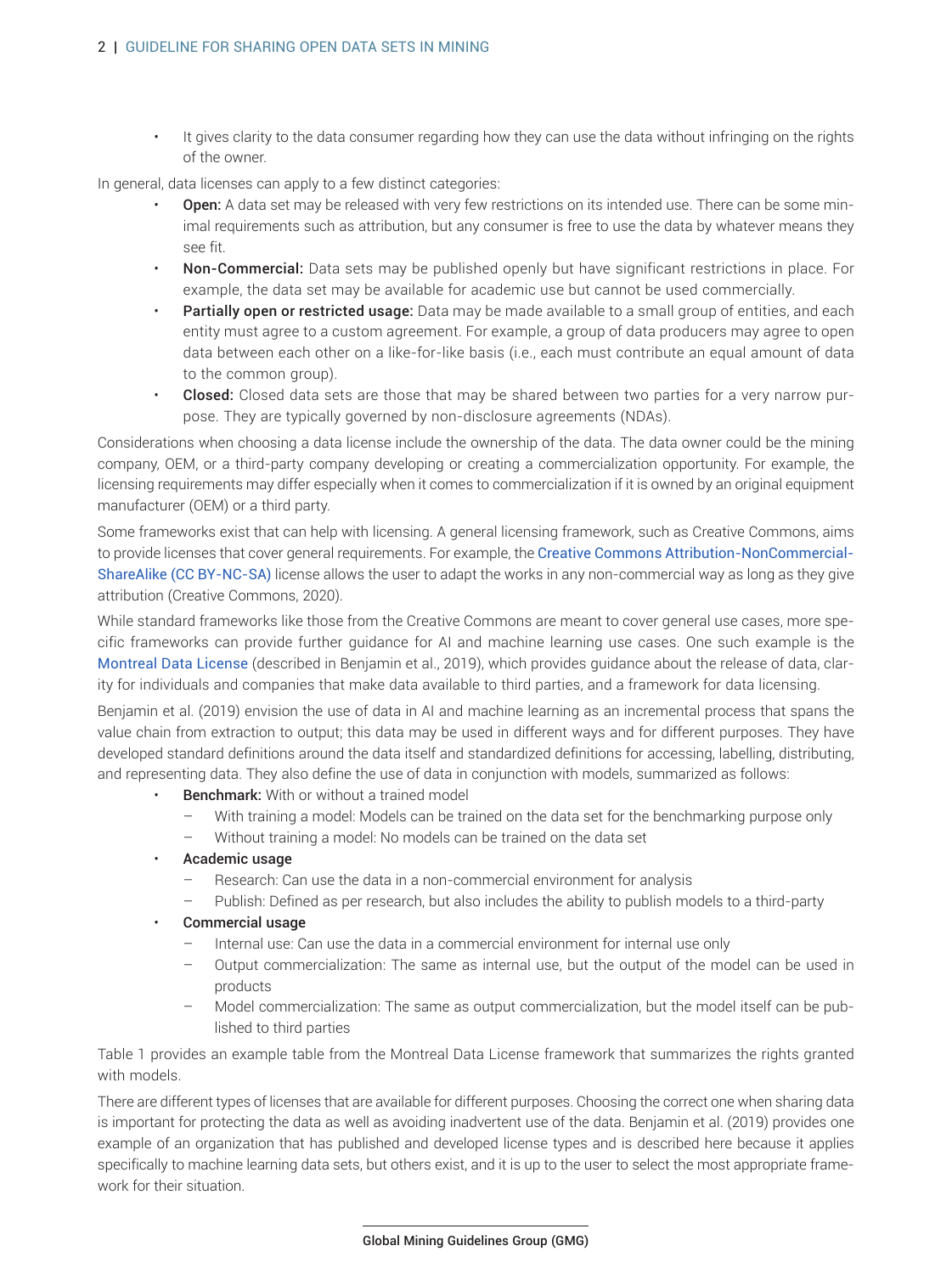|                             | <b>Reuse of</b><br><b>Trained Model</b> | <b>Use of Output</b> | <b>Trained Model</b><br><b>Made Accessible</b><br>to Third Parties | <b>Notes</b>                                                                                                                                                                                      |
|-----------------------------|-----------------------------------------|----------------------|--------------------------------------------------------------------|---------------------------------------------------------------------------------------------------------------------------------------------------------------------------------------------------|
| <b>Benchmark</b>            | $\times$                                | $\times$             | $\times$                                                           |                                                                                                                                                                                                   |
| Research                    |                                         | $\mathcal{N}^1$      | $\times$                                                           | <sup>1</sup> Use of output or the trained model must be<br>tied to research purposes (i.e., reuse rights do<br>not extend beyond research rights granted).                                        |
| Publish                     |                                         | $\mathcal{J}^2$      | $\sqrt{2}$                                                         | <sup>2</sup> Use of output or the trained model must be<br>tied to research and publication purposes (i.e.,<br>reuse rights do not extend beyond research<br>rights granted).                     |
| <b>Internal Use</b>         |                                         | $\sqrt{3}$           | $\times$                                                           | <sup>3</sup> Output can be used internally for any purpose<br>but cannot be made available to third parties.<br>Internal use excludes output<br>commercialization and model<br>commercialization. |
| Output<br>Commercialization |                                         |                      | $\times$                                                           | Output commercialization would allow SaaS<br>business models in which output is made<br>available to third parties.                                                                               |
| Model<br>Commercialization  |                                         |                      |                                                                    | The trained model itself may be made available<br>to a third party, with or without the output.                                                                                                   |

#### <span id="page-9-0"></span>**Table 1. Montreal Data License Summary of Rights Granted in Conjunction with Models**

Source: Reprinted from Benjamin et al., 2019, p. 13.

Regardless, when creating a license, it is recommended to base it on an existing framework, which may require professional consultation prior to sharing data.

Benjamin et al. (2019) also provide several tools to assist those sharing data. Table 2 is a top sheet (Benjamin et al., 2019) for describing the data. They also provide licensing language that can be used under CC-BY4 for AI and machine learning use cases (Benjamin et al., Appendix 4).

#### **Table 2. Top Sheet for Licensed Rights**

| <b>Licensor</b>                                     | Name/Corporate Information of Licensor                    |          |         |         |                   |                             |              |                            |
|-----------------------------------------------------|-----------------------------------------------------------|----------|---------|---------|-------------------|-----------------------------|--------------|----------------------------|
| <b>License Data Set</b>                             | <b>Description of Licensed Data Set</b>                   |          |         |         |                   |                             |              |                            |
| <b>Technical Specifications</b>                     | Data Set Size, Format, and Other Technical Specifications |          |         |         |                   |                             |              |                            |
| <b>Rights to Data (Stand-Alone)</b><br>Access       |                                                           |          | Tagging |         | <b>Distribute</b> |                             | Re-represent |                            |
| <b>Rights to Data in Conjunction</b><br>with Models | <b>Benchmark</b>                                          | Research |         | Publish | Internal Use      | Output<br>Commercialization |              | Model<br>Commercialization |
| <b>Credit/Attribution Notice</b>                    |                                                           |          |         |         |                   |                             |              |                            |
| <b>Designated Third Parties</b>                     |                                                           |          |         |         |                   |                             |              |                            |
| <b>Additional Conditions</b>                        |                                                           |          |         |         |                   |                             |              |                            |

Source: Reprinted from Benjamin et al., 2019, p. 14.

#### 2.3 Benefits of Sharing Data

Sharing data can provide ma[ny benefits, from](https://open.canada.ca/en/open-data-principles) supporting innovation and research to enabling industry benchmarking. The Government of Canada's Open Data 101 (2020) also provides a quick reference that summarizes the general benefits of open data.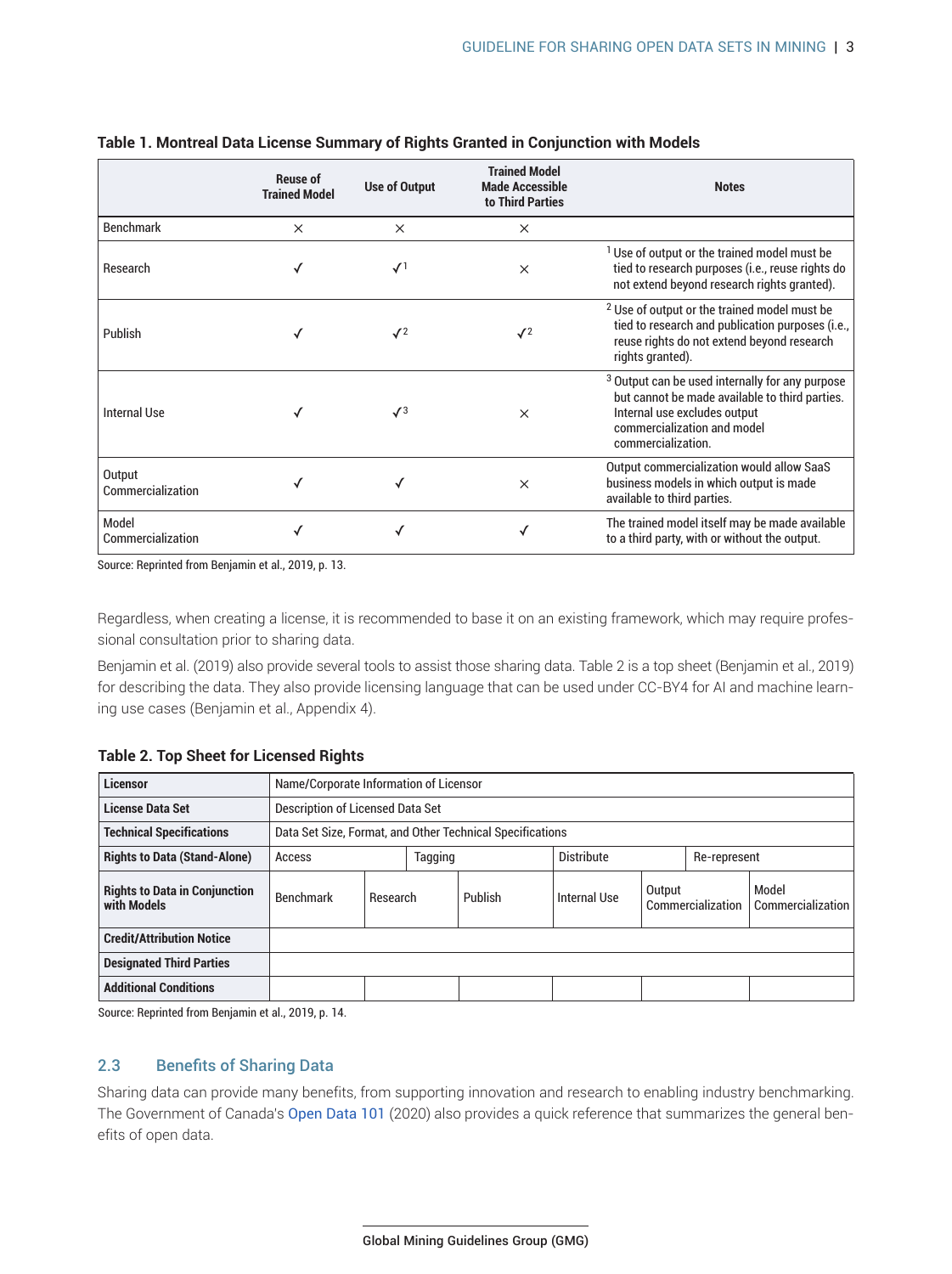#### <span id="page-10-0"></span>2.3.1 Research, Innovation, and Testing

The use of open data sets can help stimulate the innovation environment and help new, innovative solutions become available faster. Mining companies have the data while the technology companies have the innovations. Unless the innovation can be trained or tested on the data, it cannot be proven, and open data sets can provide a solution to this problem by connecting them. Scaling can also be a challenge faced by technology subject matter experts if the required resources to collect the data needed to develop and refine their technologies are not available. Open data sets can provide opportunities for them to test their technology at scale.

Additionally, open data sets can share important challenges between the mining community and academic institutions so that those challenges and the characterized data sets can be explored by several different specialists, using different algorithms and methodologies, resulting in improved solutions.

#### 2.3.2 Industry Benchmarking and Comparison

Open data sets enable benchmarking and comparisons and help mining companies and technology providers make decisions and glean insights that are based on industry-wide data rather than data limited to a single operation or company. Using open data sets, technology companies can check the validity and applicability of their solutions against a known example. These direct comparisons can help the mining companies determine which solution is best for their needs.

More broadly, benchmarking using open data sets can help to provide an enhanced understanding of industry trends and pat[terns or the ability to be](https://tailing.grida.no/about)tter predict outcomes. One example in the mining industry is the tailings dam data stored at the Global Tailings Portal. These data are shared with the goal of reducing risks caused by tailings dam failures.

#### 2.3.3 Broader Collective Benefits

Overall, a culture around open data sets can also offer collective benefits for the industry, for example:

- Helping the mining industry establish a culture that values transparency and optimization that can strengthen relationships based on shared industry knowledge
- Attracting a data-oriented workforce to the mining industry and training them in specific mining challenges, as many experts in the field support open collaboration
- Establishing a common interest with the top technology industries in the world
- Enabling common approaches to safety
- Encouraging industry standardization and enhanced interoperability

#### 2.3.4 General Benefits of Data Sets

While the more general benefits of having data sets do not require data sets to be open, they can be enhanced by the benefits open data sets offer when it comes to innovation and benchmarking as described above. The following are examples of ways in which data sets can be used to improve the overall mining operational environment:

- Open data sets that include hazardous and potentially hazardous situations can be used to train AI or machine learning algorithms to identify trends and lead to better alerting/prediction of those situations in the future.
- Asset health data gathered from mobile equipment such as tire pressure and engine performance could improve failure predictions and lower costs of unplanned maintenance.
- Historical data on the environment could be used to help underground mines make decisions to improve worker safety and reduce waste.
- A large and diverse open data set that comprises sensors (e.g., optical, LIDAR, radar, IMU, GPS, etc.) of different scenarios in a mining environment can assist the developers of autonomous mobile equipment tailor their solutions for mining.
- Data sets can contribute to more consistent data across operations, which can help improve supply chain management.
- Data sets can help to enable valuable internal communications between those with data science or domain expertise and operational or business professionals, allowing people with different skill sets and perspectives to take a fresh view on the data to help uncover solutions.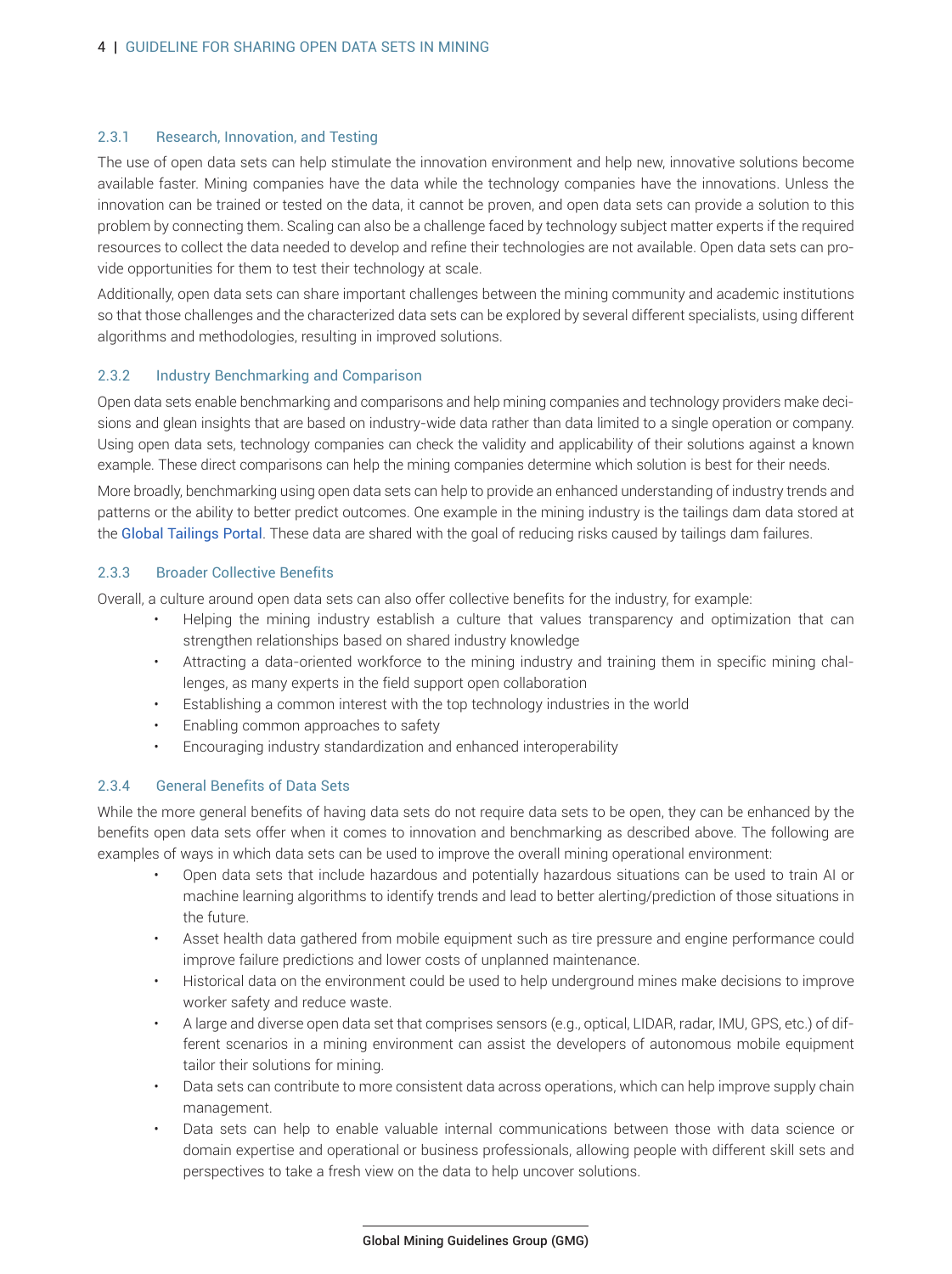<span id="page-11-0"></span>• Open data sets can spur new innovation by allowing a wider group of participants to identify potential issues and/or opportunities and relate them to possible technological solutions that operators are currently not aware of.

#### 2.4 Challenges, Risks, and Costs

There are costs, challenges, and risks associated with the collection, administration, internal communication, and maintenance of any open data set. When choosing whether or not to make an open data set available for use, it is important to weigh potential future value generation against the cost or risks.

The risk tolerance can also depend on the setting in which the data are being used. See also Section 3.3 for more specific guidance on the risk assessment process.

# 2.4.1 Effort and Cost

The process of collecting and curating data always has an associated cost, particularly with larger data sets. Storage and distribution costs can be significant if part of the license requires maintaining a degree of controlling and tracking over who has access to the data. However, if data types, formats, data gathering processes, and storage repositories are well-defined, the costs associated with sharing data can be reduced. Curating data may not necessarily be required, other than sanitizing column headers using a consistent convention or data dictionary.

Raw data might be more beneficial than pre-processed/curated data. If a data producer shares data that is as raw as possible, they can avoid the effort and cost spent grooming data before it is released. Such a process would allow:

- Reduced cost for sharing
- Data scientists' ability to explore perceived outliers, which can be a valuable source of information

However, if the raw data are sensitive to the mining operation in any way, then it can be transformed to make it less sensitive (e.g., averaged, scaled).

Some considerations for making a data set that can be open include:

- Deciding whether to proceed with a dedicated effort to collect data to avoid capturing information that there is no intention to share, or to proceed with collecting data as part of a normal operation where the objective is to triage or filter the data after it has been collected and before it is shared
- Determining how to share data, for example if it can be shared online or if it requires a hard drive or other mechanism to accommodate the size
- Determining if the data should be tracked once it has been shared and if so, making sure it has been appropriately resourced

#### 2.4.2 Legal Issues

Stakeholders may avoid sharing data because it is easier to simply avoid all the potential legal i[mplications rather than](https://drat-process.com/home) [think through ways to](https://drat-process.com/home) share data without running into legal issues. A checklist/flow chart like the data risk assessment tool (DRAT) process can be a useful tool (Sikorska & Hodkiewicz, 2019).

#### 2.4.3 Storage

While storage depends on t[he size of the data set, these data sets have no common reposito](https://gmggroup.org/open-data-set-platforms/)ry or aggregator for storage. See the list of existing open data set platforms and examples on the GMG website, which lists some of the storage options that are available.

#### 2.4.4 Privacy

Open data sets in mining should not contain personally identifiable information. The DRAT process provides some examples of how to deal with personally identifiable information (Sikorska & Hodkiewicz, 2019).

Commercially sensitive information, a subset of privacy, is related to the commercial aspects of the business. The management of commercially sensitive information can be ameliorated, for example, by releasing data with a time lag (i.e., after public reporting intervals).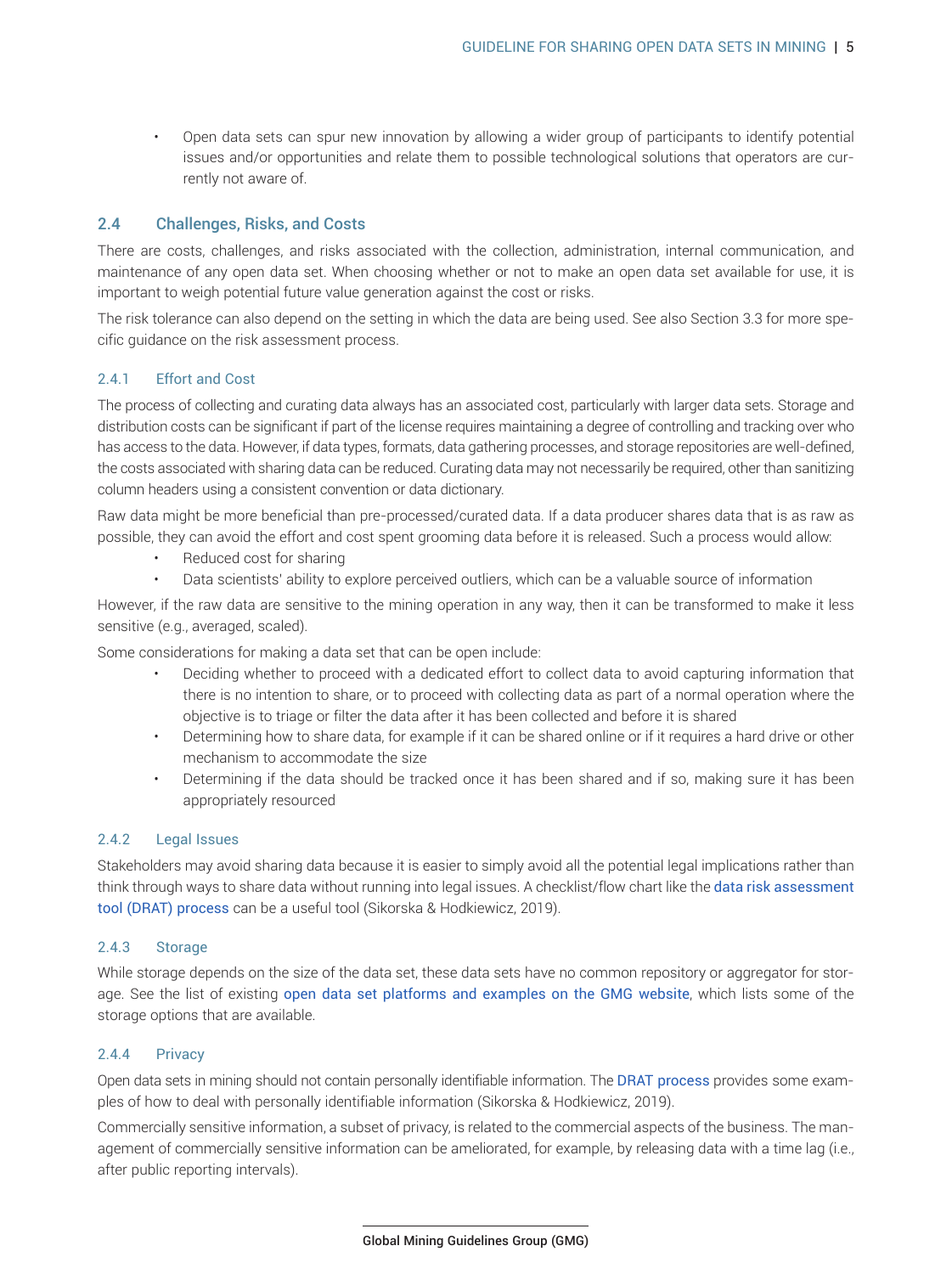#### <span id="page-12-0"></span>2.4.5 Variation

It is not uncommon for there to be variation and segregation in data collection and management between different operations, even within one company. It is important to be aware of the challenges associated with these issues and consider ways of mitigating them because they can affect the quality of the data sets.

# **3. IMPLEMENTATION CONSIDERATIONS**

This section covers the processes for sharing open data sets. It offers guidance on what data should and should not be shared as well as processes for preparing and extracting data, conducting a risk assessment, obtaining approvals, and making data sets open.

# 3.1 Identifying Data to be Shared

Not all data can or should be publicly shared. There are many aspects to keep in mind when evaluating whether or not to make data publicly available.

Ideally, the published data sets should be:

- Well-documented or self-documented
- Reliable and accurate, with metadata included
- Usable
- Accessible in a well-known format

The publisher should make sure that published data does not include:

- Data that could lead to insider trading (special consideration should be given to data regarding productions, demand, and sales)
- Data that contain personally identifiable information (e.g., social security number, address, phone number, financial information)
- Data that contain information that might pose a security or confidentiality concern
- Commercially or operationally sensitive data

Those sharing data should take extra care to make sure that, even with data anonymization (Section 3.2.2), crossreferencing the data with other data sources does not reveal or re-identify personal information (for further detail on re-identification, see Lubarsky, 2017). Also, regulations regarding privacy can vary, depending on the region in which the data are published.

For better discovery, those sharing data should consider categorizing them according to well-established mining subjects. Some examples include:

- **Exploration**
- Topological and geological
- **Environmental**
- Socio-economic
- Market information (prices, exchange, interest and inflation rates, opportunity cost, etc.)
- Mining and extraction
- Equipment monitoring and health
- Process and transformation
- Health and safety

#### 3.2 Process for Extracting and Preparing Data

This section outlines some considerations about standard data formats and anonymization, which are key parts of the process for extracting and preparing data. While this section does not go into detail, specific published examples can be a good re[source for providing that detail. Some exampl](https://doi.org/10.1016/j.gloenvcha.2019.102007)es include:

• Global-scale remote sensing of mine areas (Werner et al., 2019)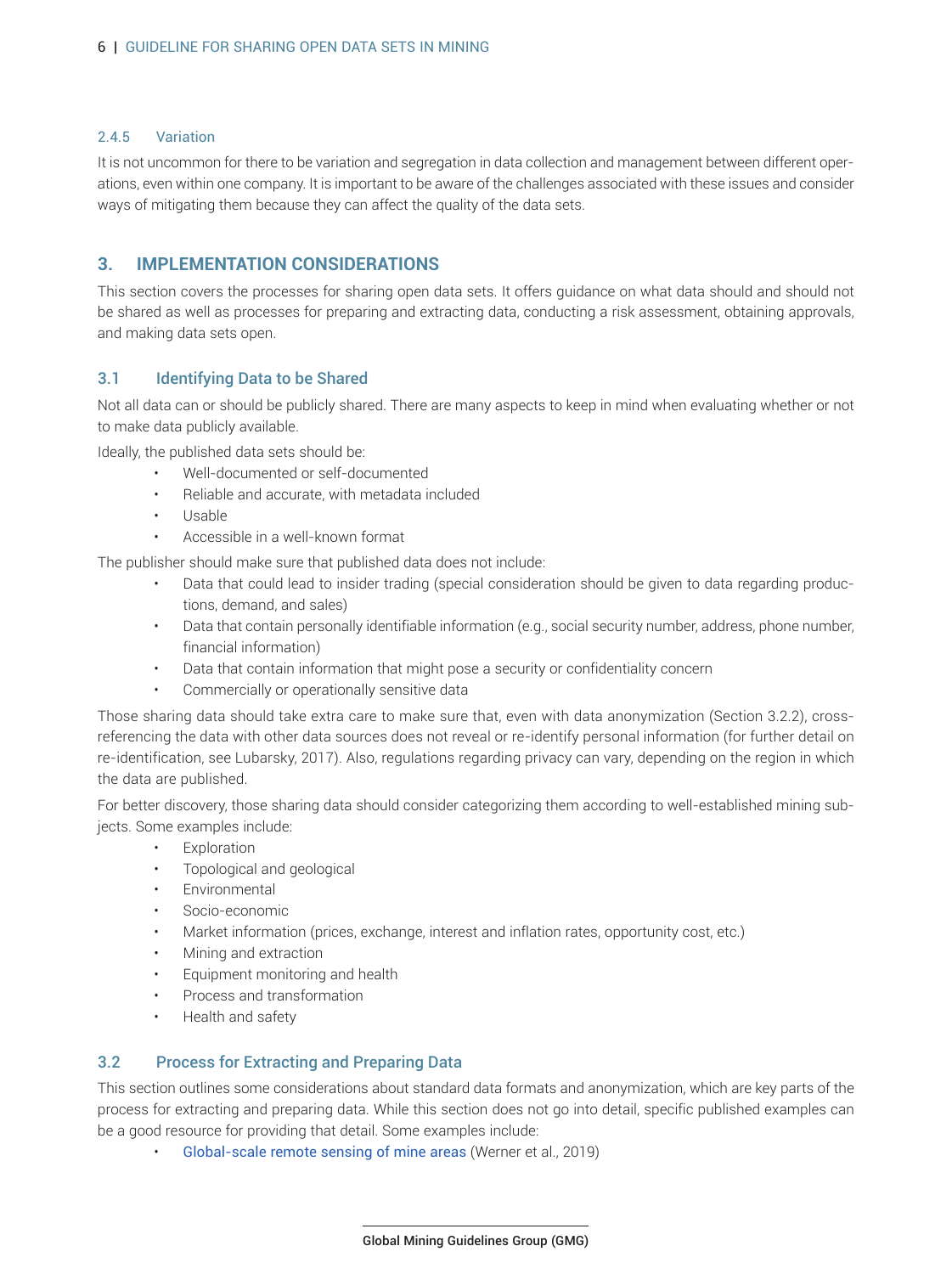<span id="page-13-0"></span>• Analysis of Strainbursts in the Sudbury Region and Numerical Modelling of Destress Blasting (Gingras Little et al., 2017)

Some further examples of platforms and data sets compiled by GMG are available here.

#### 3.2.1 Standard Formats

No specific formats are required to submit a data set, as long as the data are machine-readable. The only restrictions include:

- The format should be open.
- Parsing instructions should be provided with the data and in a separate README file.
- Any compressed files should not use a proprietary compression format or encryption.

Proprietary formats, such as.dwg, should be avoided as much as possible since they restrict the data access to specific software users. If no other options are available, these formats are better than nothing. Most of the time, open alternatives to proprietary formats are available within software-reading proprietary formats (e.g., saving in.dxf rather than.dwg). In addition to a README file that explains how to parse the file, those submitting the data should consider if a parser for any binary data format is necessary.

In general, if a community reaches a consensus about a specific format for the type of data to share, that format should always be preferred. Also, if entries of the same data type already exist, the same format that prior data sets used should be prioritized as much as possible. This prioritization should ease the process of grouping different data sets together for larger analysis.

# 3.2.2 Anonymization

Anonymization can be required for many reasons and is not limited to the inclusion of personal or competitive information. The simplest way to anonymize is to avoid sharing some data, but this tactic depletes the value of the data set. Since anonymization often leads to a loss of information and value, it is important to ask if anonymization is really required. The process of anonymizing a data set removes any data that carries the most information about its source. Instead of trying a one-size-fits-all anonymization process, each data set should be considered individually to establish what needs to be anonymous.

This section does not cover specific anonymization techniques, as they are generally applicable and are not spe[cific to](https://www.pdpc.gov.sg/help-and-resources/2018/01/guide-to-basic-data-anonymisation-techniques) [mining, but many guides can be found on](https://www.pdpc.gov.sg/help-and-resources/2018/01/guide-to-basic-data-anonymisation-techniques)line that describe the different methods (e.g., see the references for a guide to basic data anonymization techniques from the Personal Data Protection Commission Singapore, 2018).

Differential privacy can be a consideration as part of the anonymization process. Differential privacy refers to a way to share data set information with the public without revealing information about those people within the data set. It allo[ws those sharing data to detail group patte](https://privacytools.seas.harvard.edu/differential-privacy)rns inside the data set. However, there are trade-offs to be considered. The Harvard University Privacy Tools Project (2021) provides further information and tools.

Table 3 provides some considerations that are especially pertinent to the mining industry. Please note that these considerations are based on industry experience and may not be applicable in all situations. They do not replace regulations, standards, or company policies.

Those making data anonymous should follow internal guidelines that have been established to protect the organization's data and should be agreed upon by internal stakeholders including those working in cybersecurity, human resources, legal, operations, and management.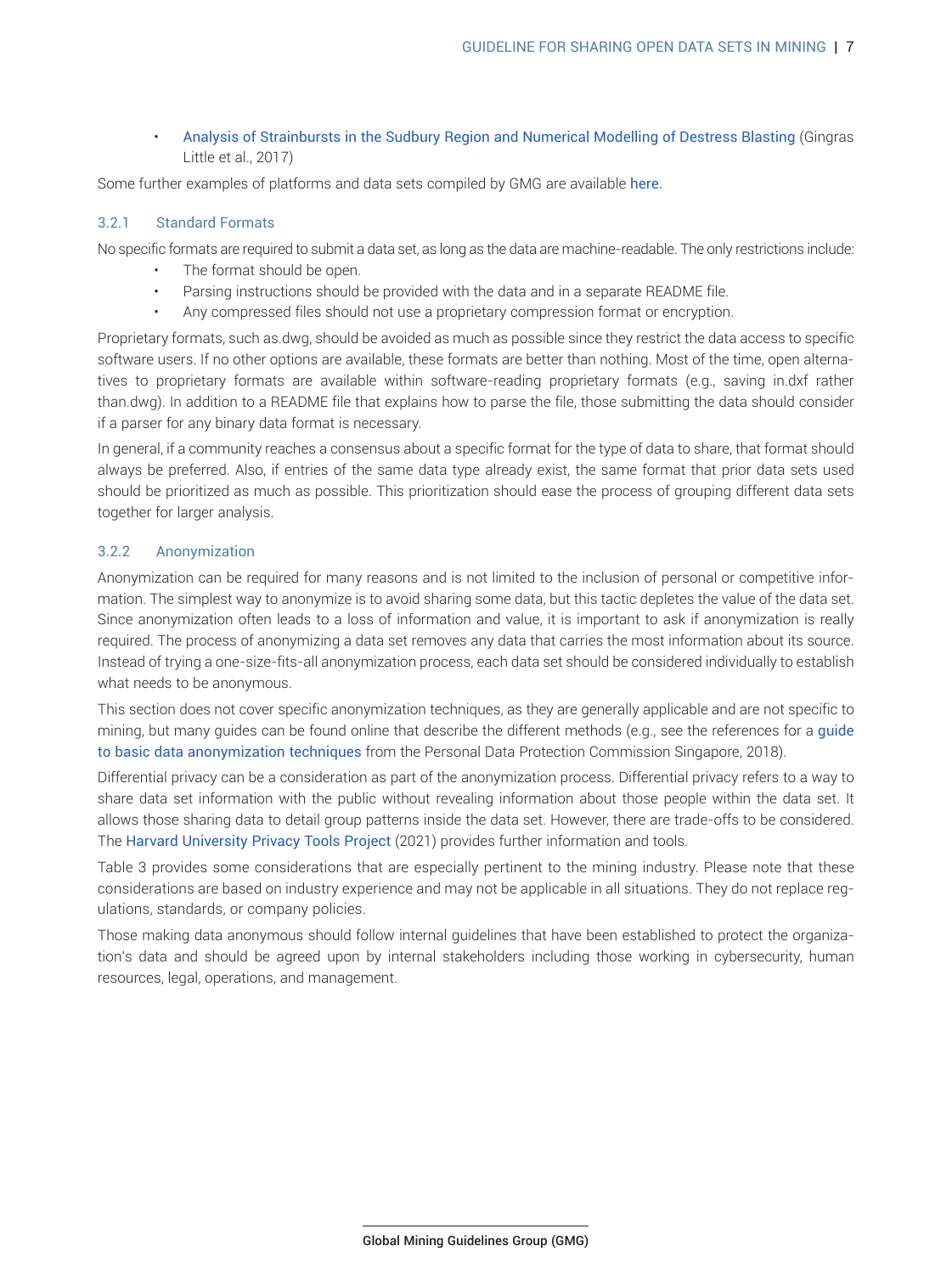| <b>Consideration</b>      | <b>Description</b>                                                                                                                                                                                                                                                                                                                                                                                                          | Why it is important                                                                                                                                                                                                                                                                                                                                                                        |
|---------------------------|-----------------------------------------------------------------------------------------------------------------------------------------------------------------------------------------------------------------------------------------------------------------------------------------------------------------------------------------------------------------------------------------------------------------------------|--------------------------------------------------------------------------------------------------------------------------------------------------------------------------------------------------------------------------------------------------------------------------------------------------------------------------------------------------------------------------------------------|
| Names and IDs             | Anything that has a name should be replaced<br>by a unique ID, whether it is a person's name, a<br>machine name, or a location. This allows the<br>data set to maintain the relationship between<br>different entries without disclosing information<br>that could be linked to a specific source.                                                                                                                          | Replacing a name with an ID is necessary<br>because most mining companies can have<br>their own standards for naming locations or<br>equipment, so the original name could be<br>traced back to a specific company.                                                                                                                                                                        |
| Dates and times           | The seasonality in the data set is an important<br>consideration when adjusting timestamps, and<br>only adjustments that would not contradict it<br>should be made. For example, anything that is<br>affected by weather and the four seasons<br>should be shifted by values close to integer<br>years so that the seasons are coherent in the<br>values.                                                                   | Dates and times can be changed to remove<br>time-oriented information. For example,<br>timestamps for productivity data could be<br>adjusted by a few hours in order to hide the<br>real shift start time, which could be used to<br>identify the source of data.                                                                                                                          |
| Mine plans/maps           | Mine maps and plans are nearly impossible to<br>completely anonymize. While having a profile of<br>the terrain can add a lot of value to the data set,<br>it is important to be careful about keeping the<br>information general.                                                                                                                                                                                           | For underground mines, a lot of information<br>can be extracted from the plan, for example,<br>the mining method, type of orebody, and a<br>rough estimate of yearly production.<br>Furthermore, even if some characteristics are<br>common to many mines, each mine plan is<br>unique and should be easily identifiable by<br>anyone who previously worked there or<br>accessed the plan. |
| Productivity data         | Productivity data, such as the productivity data<br>from the equipment and mill, can be very<br>sensitive. Therefore, it is important to be very<br>cautious when sharing such information. In<br>general, only the total productivity needs to be<br>hidden, which allows part of the information to<br>be shared. In such cases, a logical splitting<br>point should be used to decide what to share<br>and what to hide. | Removing some data is a good way to avoid<br>tracing it back to a specific location, for<br>example, by sharing data for one specific<br>model of truck and not for others. If the data<br>set includes data from 50 trucks, and only one<br>mine in the area has that many trucks,<br>sharing only 20 of them should help in<br>preventing identification.                                |
| Already available<br>data | When anonymizing, it is important to assess<br>not only the data that are about to be shared<br>but also the data that are already available<br>online and how they could be traced back to<br>the anonymized data set.                                                                                                                                                                                                     | Even if the anonymized data cannot be<br>retraced to a specific mine or person, its<br>combination with or comparison to another<br>available data set might make it identifiable.                                                                                                                                                                                                         |

## <span id="page-14-0"></span>**Table 3. Anonymization Considerations**

# 3.3 Risk Assessment

This section offers guidance for completing the risk assessment before making data open. Please note, that this is only intended to offer good practices and it remains the responsibility of each organization to determine their course of action based on policies set and their respective risk tolerance levels.

When addressing the topic of legal or security aspects relating to the data or information sharing in open sets or formats, it is good practice to incorporate the following three considerations into your risk assessment or risk management process:

• Can the organization maintain the necessary levels of compliance, abiding by and aligning with internal and external rules, ethical codes, regulatory aspects, and confidentiality and contractual/commercial clauses and requirements?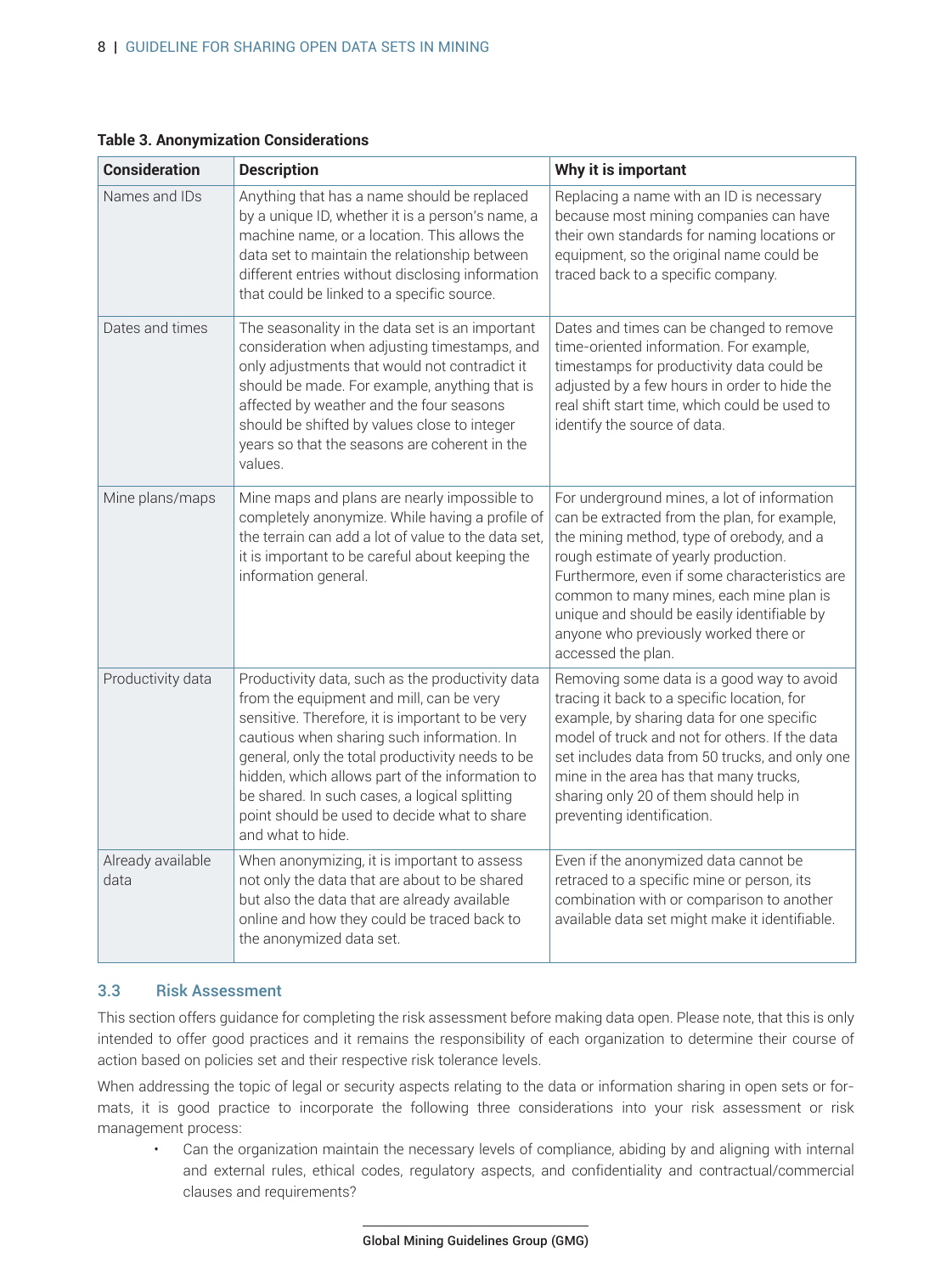- <span id="page-15-0"></span>• Can the organization enforce consistency in future decisions, processes, and procedures on a case-bycase basis? Can you do this with the same set of rules, standards, and guiding decisions to maintain consistent review and consideration of legal ramifications and impacts before you make a decision (not having multiple or contradicted outcomes for similar issues)?
- Are the chosen controls, processes, or procedures associated with risk and decision-making complete in nature? Do the identified controls consider obligation and enforcement as well as whether and how such terms can be satisfied or applied as they pertain to legal and security-related aspects?

The DRAT process and ISO 31000, summarized in the following subsections, are two examples of tools that can be used to complete the risk assessment.

#### 3.3.1 DRAT Process

The DRAT [process can be useful for completi](https://drat-process.com/home)ng the risk assessment; an in-depth paper and flow chart for reference is available at https://drat-process.com/home.

The purpose of the tool is to build a consistent way to release asset-related data. The tool assesses and offers suggestions regarding controls to help you manage risks associated with the release of engineering asset management (EAM) datasets. Some considerations include where organizations place approval accountability and manager considerations in approving a release. The tool helps you make sure, for example, that you have based recommended restrictions and controls on the actual risk a data set poses and that you suitably manage the data owner's needs for confidentiality.

The DRAT flow chart asks guiding questions, for example:

- Have these assets, processes, or procedures been associated with known bad events?
- Is there a greater good to the company or community from analyzing these specific assets, processes, or procedures?
- Would the publication of this sensitive data have more than medium-level consequences as per your risk assessment process?
- Can the data set be pruned to exclude the most recent data and still be useful for the research intent?
- Will the highly sensitive data be used with similar data from other companies?
- Does the data set in its rawest available form contain personal data about people?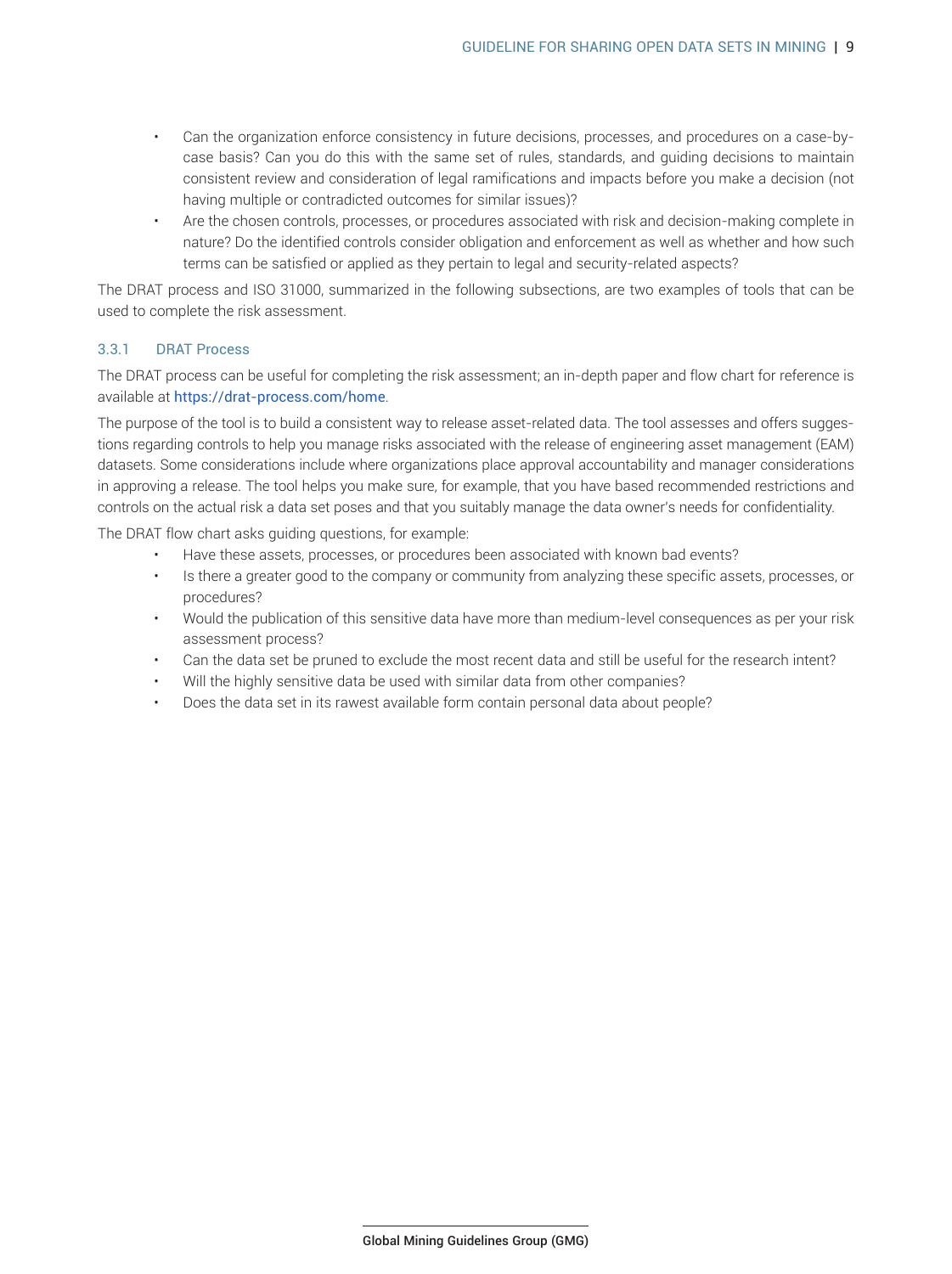# <span id="page-16-0"></span>3.3.2 General Considerations Mapped to the ISO 31000 Process

Table 4 maps some general considerations about open data sets to the structure outlined in ISO 31000 (ISO, 2018).

| <b>Step</b>                     | <b>Considerations</b>                                                                                                                                                                                                                                                                                                                                                                                                                                                                                                                                                                                                                                                                                                                                                                           |
|---------------------------------|-------------------------------------------------------------------------------------------------------------------------------------------------------------------------------------------------------------------------------------------------------------------------------------------------------------------------------------------------------------------------------------------------------------------------------------------------------------------------------------------------------------------------------------------------------------------------------------------------------------------------------------------------------------------------------------------------------------------------------------------------------------------------------------------------|
| Establish the<br>context        | The types of risks to consider in this context are typically legal and security risks associated with<br>open data sets and sharing of data. It is also worth considering the risks associated with the costs<br>incurred throughout the process (e.g., maintaining a replica database, approved connection and<br>firewalls).                                                                                                                                                                                                                                                                                                                                                                                                                                                                  |
| Identify the risk               | Some potential questions to ask in order to identify the risks of sharing open data sets include:<br>- What data will be shared?<br>- What is the content and specific information associated with the data?<br>- Would sharing the data create any breach of trust, policies, or regulatory aspects?<br>- Would sharing the data create reputational challenges?<br>- Do different strategies or platforms exist to share the data safely (conditions or license<br>agreements)?<br>- Would sharing the data create any unfair or illegal trade or investment advantage to the market?<br>- Would sharing the data compromise the organization's integrity (perceptually or operationally)?<br>- Would sharing the data make the organization vulnerable to attacks, infiltration, or hackers? |
| Analyze the risk                | - Focus on identifying existing controls within the organization that can eliminate, manage, or<br>reduce (mitigate) the risk.<br>- Consider the likelihood/probability and the potential consequence of the risk. For example, if the<br>data or information to be shared contains confidential information that is illegal to share, the<br>consequences may be significant due to legal action, reputational impact, share-price impact.                                                                                                                                                                                                                                                                                                                                                     |
| Evaluate the risk<br>and decide | Review existing guides for treating particular risks. Many legal and security-related risks have<br>requirements prescribed internally or in relevant legislation, standards, codes, and other external<br>requirements. Options include:<br>- Avoiding the risk by deciding not to share the data. This should remove possibilities of harm but<br>can also often eliminate the potential opportunities from sharing the data.<br>- Changing the likelihood and/or the consequences of the risk.<br>- Both of the above options.                                                                                                                                                                                                                                                               |
| Monitor and<br>review           | - Determine if any conditions change due to changes in external environments.<br>- Scan and assess the external landscape for changes, including regulatory and license aspects<br>and legal and security-related legislation as it pertains to data and information<br>- Incorporate lessons learned and identify areas for improvement.                                                                                                                                                                                                                                                                                                                                                                                                                                                       |
| Communicate<br>and consult      | Throughout the process, consider the following questions:<br>- What stakeholders need to be consulted at which stage of the process?<br>- Are the expectations clear?<br>- How will you address different views?                                                                                                                                                                                                                                                                                                                                                                                                                                                                                                                                                                                |

**Table 4. General Considerations for the Risk Assessment**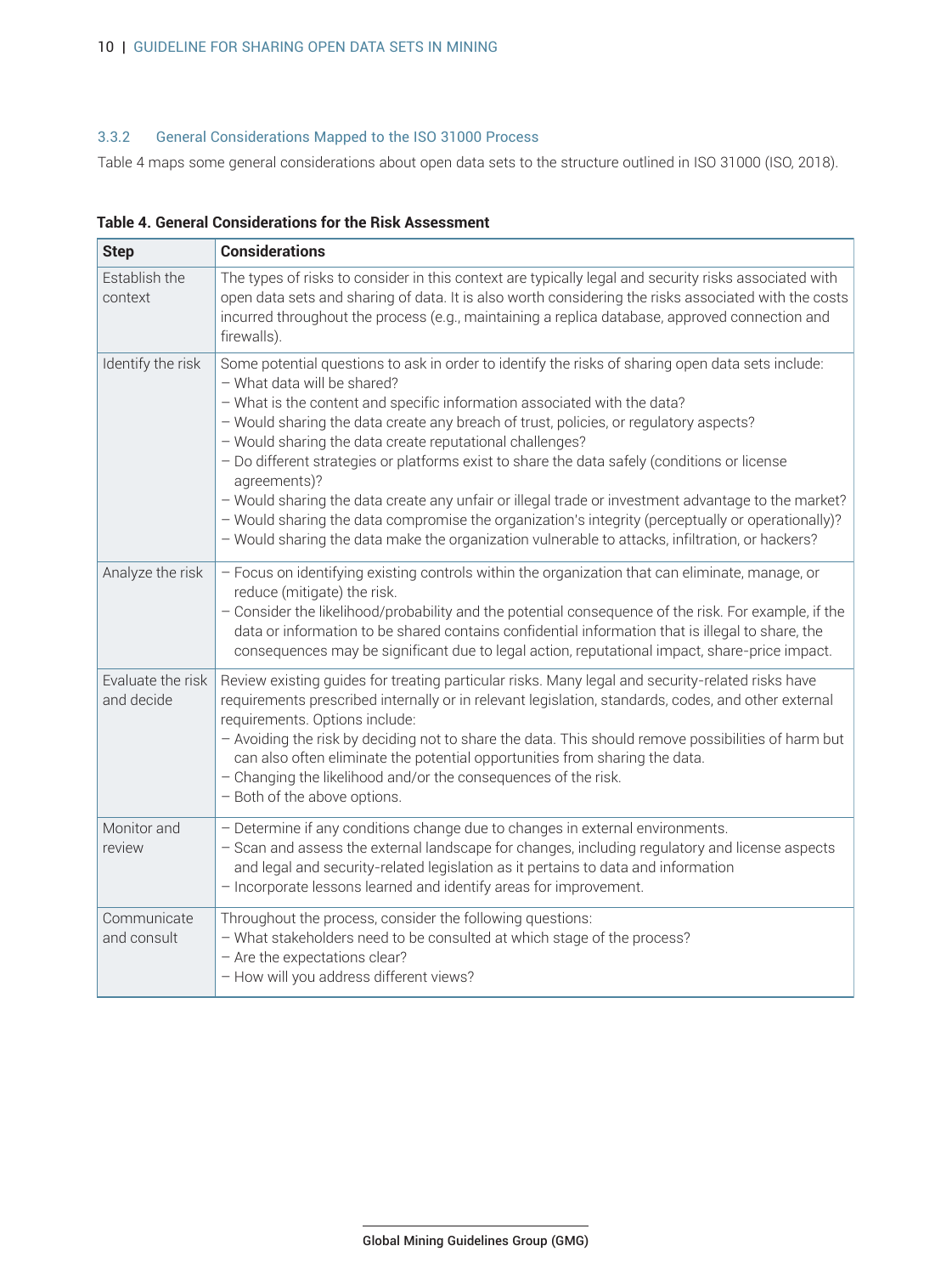## <span id="page-17-0"></span>3.4 Generic Process for Approval to Release Data

Table 5 provides an example of information needed in a typical document for approval to release data.

| <b>Section</b>                | <b>Information</b>                                                                                                                                                                                                                               |
|-------------------------------|--------------------------------------------------------------------------------------------------------------------------------------------------------------------------------------------------------------------------------------------------|
| Overview of original data     | - Source of data<br>- Executive summary of the data contained<br>- Ownership of the data<br>- Original attributes description (describe each column's content)<br>- List of sensitive information contained in the data set and impact if leaked |
| Anonymization                 | - Description of anonymization procedures<br>- List of sensitive information as well as which anonymization method removes the risk<br>and how                                                                                                   |
| Overview of resulting<br>data | - Anonymized attributes description (describe each column's content)<br>- Potential use<br>- Benefits of sharing<br>- Risk evaluation<br>- Sharing method/location<br>- Frequency of review of content                                           |
| Sign-off                      | From technical experts, SMEs, and executive management to attest that the sensitive<br>information has correctly been listed and assessed, that the anonymization procedure is<br>adequate to prevent risk, and that it is acceptable to share   |
| Follow-up review              | Including dates, signatures, notes of modifications, and other comments                                                                                                                                                                          |

#### **Table 5. Example Structure for Approval Document**

# 3.5 Process for Making Data Sets Open

Once the decision has been made to release open data, the selected data sets need to be hosted online and information shared about how to access it. While in some cases the data set will be made publicly discoverable, if the data is to be released on request, information is typically made public that explains the data set and provides information about how to request access.

There are multiple options to make data sets open, including:

- Cloud vendors
- Open data providers

There are two key considerations if making the data set widely discoverable is desired:

- 1. Hosting is the ability to provision the required infrastructure to store and manage access to data. Most cloud vendors have the ability to host data for a fee and make it public. Sometimes, depending on the data size, cloud vendor assessment, and policy, these vendors provide free hosting and listing services. Organizations also have the option to host data on their infrastructure and list them on public sites to enable discovery.
- 2. Listing is the ability to provide a list of open data sets on the web with links to the hosted data. Generally, the hosting provider also provides a listing of the data set. However, once data are hosted, the listing of data sets should occur on multiple trusted sources to make sure that wider public discoverability and usage are possible.

For those making data available on request or might want to make them discoverable only to a targeted audience, considerations about hosting and listing will be similar but might need to be more tailored to the data set and its audience and accessibility model.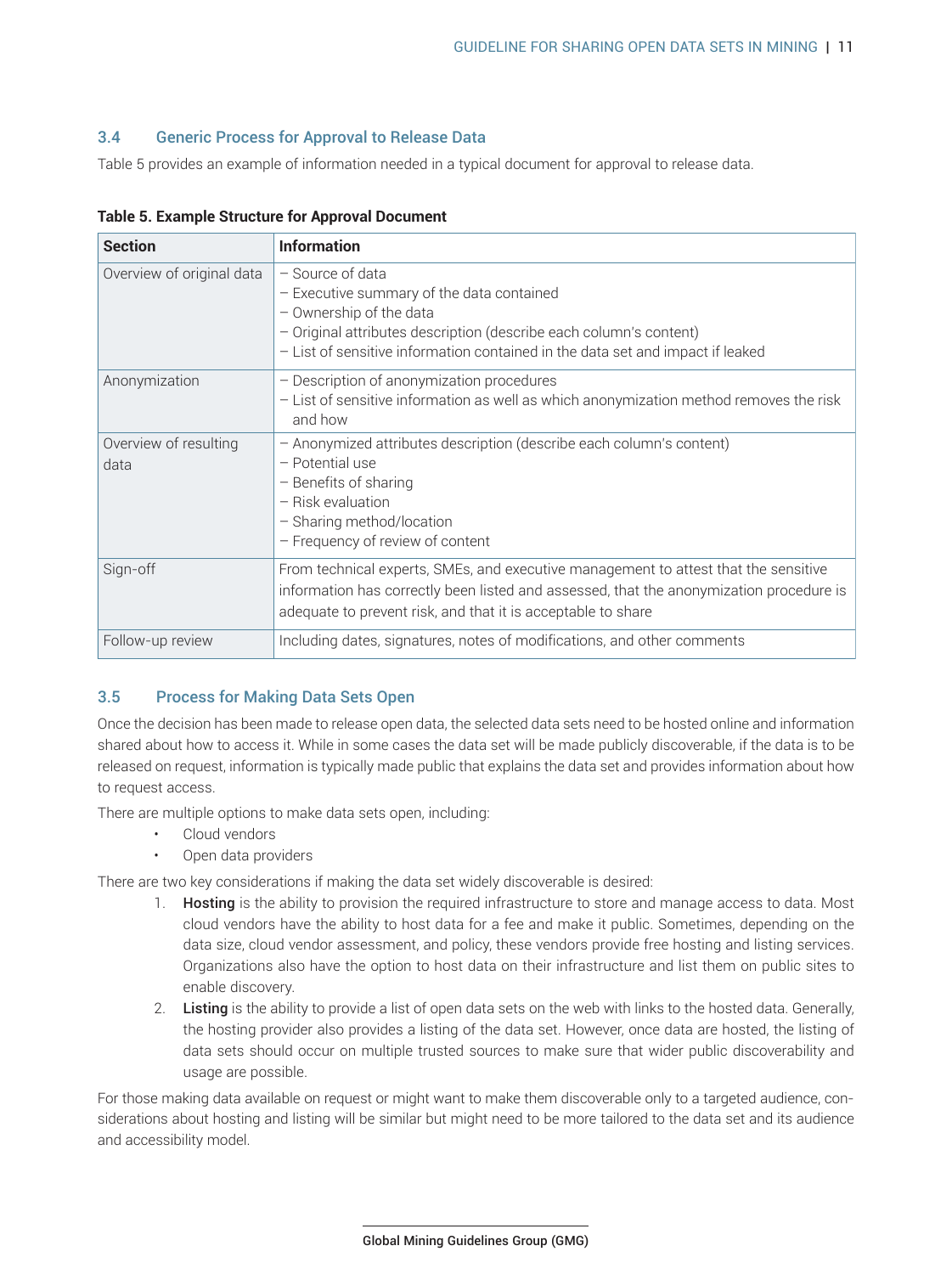<span id="page-18-0"></span>One key consideration when making data sets open is their m[etadata information, which describes the data. There are](https://rd-alliance.github.io/metadata-directory/standards/) multiple standards available on metadata (see, for example, the Research Data Alliance Metadata Standards Directory). The document describing the data set should typically include the following information:

- What sensors were used and what the performance characteristics were (e.g., noise, error)
- If any calibration was done
- If measurements are raw or interpreted
- If there is a configuration (e.g., if the sensors are mounted on a vehicle, how they are mounted)
- If there are any known problems or characteristics in the data set that the user should consider

However, most of the time, guidelines for l[isting data sets](https://gmggroup.org/open-data-set-platforms/ ) are typically provided by the hosting vendor (see the list of open data sets and platforms compiled on the GMG website).

#### 3.5.1 Curation and Hosting Considerations

It is also important to consider how to curate and host the data before deciding where to release the data. Some key questions to ask to make sure the process is effective include:

- How much will curation and hosting cost?
- What is the reputation of the hosting site?
- How sustainable is the site (i.e., how long will the data be available on the site)?
- Will the data set be updated, and if so, how often?
- What are the policies and services of the hosting site?
- Is data structured in a way that can facilitate analysis?
- Are any actions required to make sure that data remains valid and usable?
- How secure is the hosting site?

# **4. FUTURE WORK**

This guideline covered the process of sharing open data sets, both from a management and implementation perspective. The next step on this guideline is to gather input and experiences of guideline users that can be used to share case studies and examples of the open data sharing process and to improve future editions of the guideline. Further wor[k](https://gmggroup.org/open-data-set-platforms/) [migh](https://gmggroup.org/open-data-set-platforms/)t also involve updating the resource that identifies existing data sets and platforms, a preliminary list available here.

Potential future work on the topic would cover other considerations around open data sets that were either not covered or not covered in detail in this guideline. These include:

- Open data set curation and management
- Data ownership as it applies to open data sets

The decision-making and prioritization of future work on the topic will be completed by the GMG Artificial Intelligence Working Group. If not specific to AI topics, some further work on open data sets could also be covered by the GMG Data Access and Usage/Interoperability Working Group.